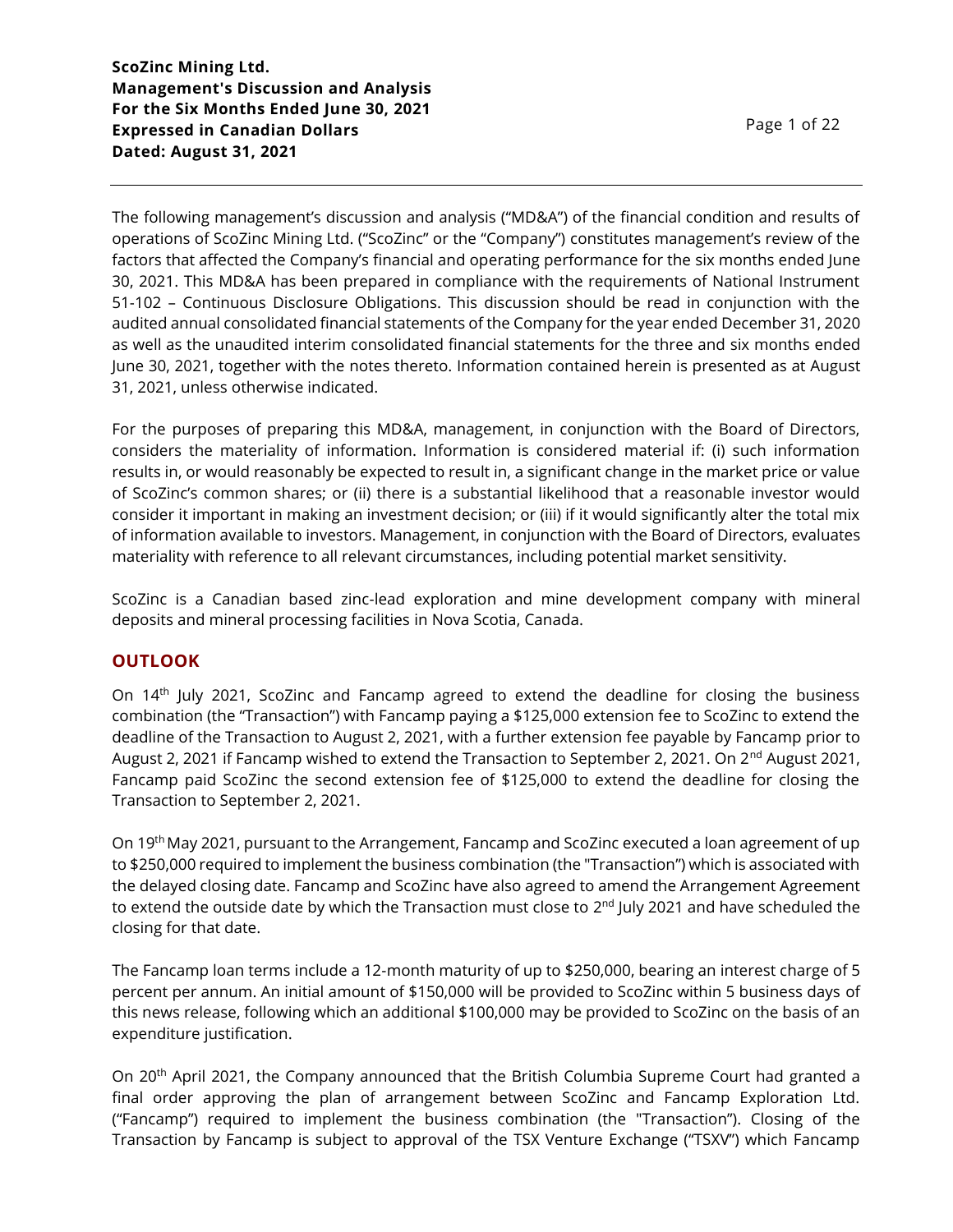advises that it anticipates obtaining shortly but which has not yet been received. Fancamp has additionally advised that a dissident shareholder of Fancamp, Mr. Peter H. Smith, has also made an application to the British Columbia Securities Commission ("BCSC") to stay or overturn any decision by the TSXV approving the Transaction, and to require that Fancamp obtain shareholder approval for the Transaction. Fancamp has undertaken to the BCSC not to close the Transaction until after 28<sup>th</sup> April 2021 pending hearing of the application. The Company anticipates that Fancamp will be successful in proceedings before the BCSC and expects the Transaction to close shortly thereafter in accordance with the terms of the  $12<sup>th</sup>$  February 2021 arrangement agreement between ScoZinc and Fancamp. Accordingly, ScoZinc looks forward to closing the Transaction shortly after 28<sup>th</sup> April 2021. The Company also announced it had received conditional approval from the TSXV for the Transaction but remains subject to the final approval of the TSXV.

On 12<sup>th</sup> April 2021, the Company held an Extraordinary General Meeting ("EGM") at which its securityholders were asked to consider and, if thought advisable, pass a special resolution approving a plan of arrangement under Section 288 of the BC Business Corporations Act (the "Arrangement") which would result in ScoZinc becoming a wholly owned subsidiary of Fancamp Exploration Ltd. ("Fancamp") by amalgamating with an existing wholly owned subsidiary of Fancamp (the "Transaction"). At the meeting, the securityholders voted overwhelmingly in favour of the resolution approving the arrangement agreement pursuant to which, inter alia, Fancamp Exploration Ltd. ("Fancamp") will indirectly acquire all of the issued and outstanding common shares of ScoZinc on the basis of 6.0 Fancamp ordinary shares for each ScoZinc common share (the "Arrangement"). The Arrangement required the approval of: (a) 66<sup>2/3</sup>% of ScoZinc's shareholders ("Shareholder Approval"); (b) 66<sup>2/3</sup>% of ScoZinc's shareholders, warrantholders, optionholders and RSUholders voting as a single class ("Securityholder Approval"); and (c) approval by a simple majority of 50% plus one vote of ScoZinc's shareholders, excluding shares held or controlled by Messrs. Ashwath Mehra and Mark Haywood ("Majority of the Minority Approval"). The voting results were as follows:

| Arrangement<br><b>Approvals</b>      | <b>Votes</b><br>For | % Votes<br>For | <b>Votes</b><br><b>Against</b> | % Votes<br><b>Against</b> | Result   |
|--------------------------------------|---------------------|----------------|--------------------------------|---------------------------|----------|
| Shareholder Approval                 | 11,952,097          | 99.66%         | 40,212                         | 0.34%                     | Approved |
| Securityholder Approval              | 20,116,720          | 99.80%         | 40,212                         | 0.20%                     | Approved |
| Majority of the Minority<br>Approval | 15,744,192          | 99.75%         | 40,212                         | 0.25%                     | Approved |

On 22<sup>nd</sup> March 2021, the Company announced results of its 2021 Mineral Resource Estimate which included a significant Gypsum mineral resource for the Scotia Mine. The 2021 Mineral Resource Statement is provided below: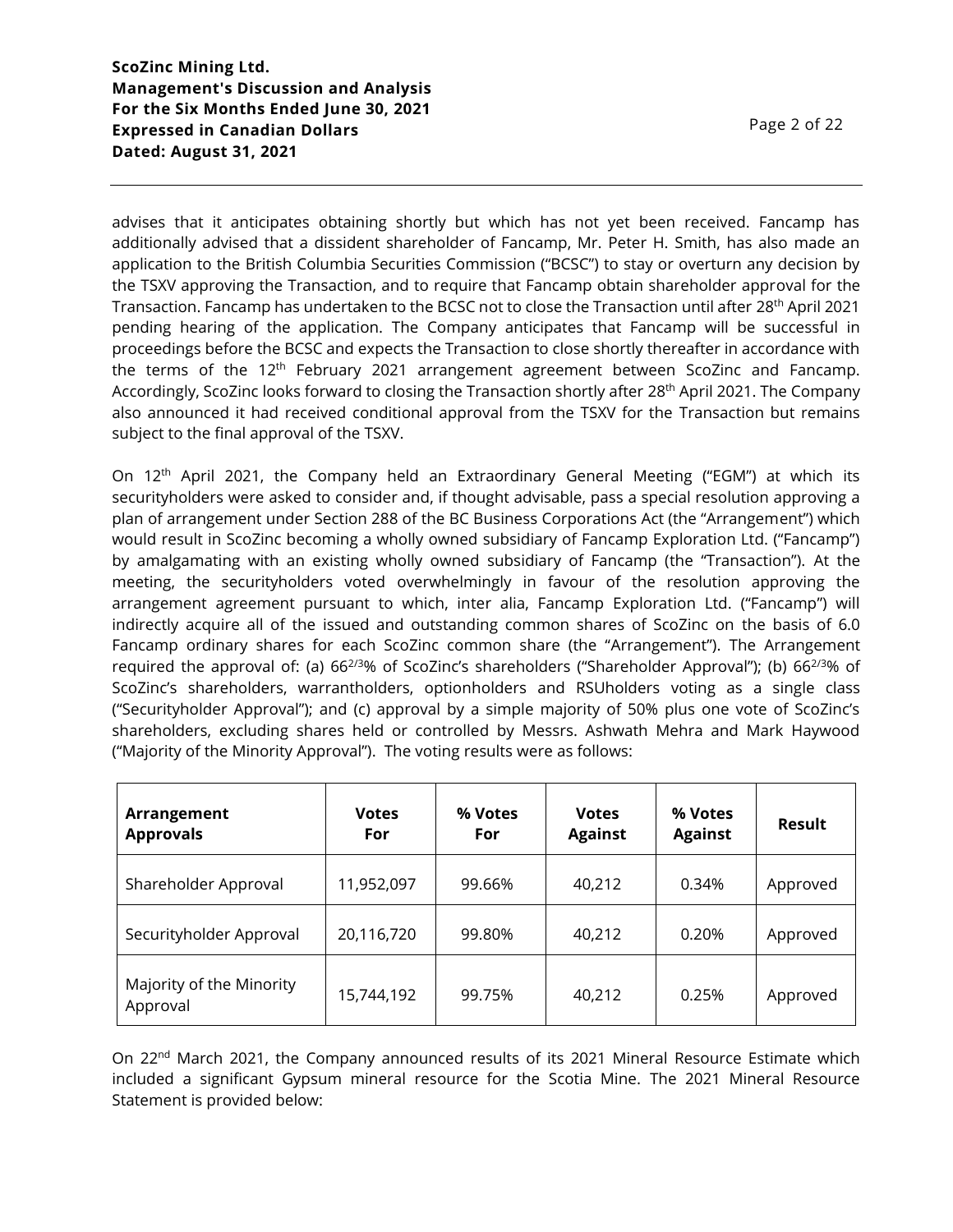### **Mineral Resource Statement**

|                       |              |                |      |           |             | Gypsum         |                |
|-----------------------|--------------|----------------|------|-----------|-------------|----------------|----------------|
| <b>Classification</b> | Zone         | <b>Tonnage</b> | Zn   | <b>Pb</b> | <b>ZnEq</b> | <b>Tonnage</b> | Gypsum         |
|                       |              | (kt)           | (%)  | (%)       | (%)         | (kt)           | (%)            |
|                       | Getty        | 60             | 1.38 | 1.25      | 2.58        | $\mathbf 0$    | $\Omega$       |
| <b>Measured</b>       | Main         | 4,130          | 2.57 | 1.30      | 3.81        | 1,310          | 93.0           |
|                       | North East   | 130            | 3.18 | 1.88      | 4.98        | 220            | 91.9           |
|                       | <b>Total</b> | 4,320          | 2.57 | 1.32      | 3.83        | 1,530          | 92.8           |
|                       | Getty        | 8,090          | 1.24 | 0.81      | 2.02        | $\Omega$       | $\Omega$       |
|                       | Getty South  | 840            | 1.58 | 0.25      | 1.82        | 0              | $\overline{0}$ |
| <b>Indicated</b>      | Main         | 9,870          | 1.92 | 1.01      | 2.89        | 2,500          | 92.7           |
|                       | North East   | 2,330          | 2.88 | 1.15      | 3.98        | 1,150          | 88.7           |
|                       | Total        | 21,130         | 1.75 | 0.92      | 2.64        | 3,650          | 91.4           |
|                       | Getty        | 8,150          | 1.24 | 0.82      | 2.03        | $\Omega$       | $\Omega$       |
| <b>Measured</b><br>&  | Getty South  | 840            | 1.58 | 0.25      | 1.82        | $\overline{0}$ | $\overline{0}$ |
| <b>Indicated</b>      | Main         | 14,000         | 2.11 | 1.09      | 3.16        | 3,810          | 92.8           |
|                       | North East   | 2,460          | 2.89 | 1.19      | 4.04        | 1,370          | 89.2           |
|                       | <b>Total</b> | 25,450         | 1.89 | 0.99      | 2.84        | 5,180          | 91.8           |
| <b>Inferred</b>       | Getty        | 950            | 1.35 | 0.54      | 1.87        | $\Omega$       | $\mathbf{0}$   |
|                       | Getty South  | 770            | 1.53 | 0.25      | 1.77        | $\Omega$       | $\mathbf 0$    |
|                       | Main         | 2,980          | 1.49 | 0.79      | 2.25        | 250            | 92.2           |
|                       | North East   | 310            | 2.01 | 0.74      | 2.72        | 540            | 90.7           |
|                       | <b>Total</b> | 5,010          | 1.50 | 0.66      | 2.13        | 790            | 91.2           |

**Scotia Mine 2021 Mineral Resource Estimation, March 22, 2021 – MineTech International Limited**

Source: MineTech 2021

- *Mineral Resources are not Mineral Reserves and do not have demonstrated economic viability. There is no certainty that any part of the Mineral Resources estimated will be converted into Mineral Reserves;*
- *Determination of reasonable prospects of eventual economic extraction was based on assumed prices for Zinc of US\$1.35/lb, and for Lead of US\$1.14/lb, a Zinc recovery of 86% and a Lead recovery of 93%, mining and processing costs varying by zone, and pit slopes of 45 degrees in rock and 22 degrees in overburden;*
- *Near surface resources are reported based on a Zinc equivalent ("ZnEq") grade of 0.90% and a Gypsum grade of 80%. The ZnEq grade incorporates Zinc and Lead sales costs of US\$0.19/lb and US\$0.11/lb respectively, and a 2% royalty to the Government of Nova Scotia; and*
- *Numbers in the table have been rounded to reflect the accuracy of the estimate and may not sum due to rounding.*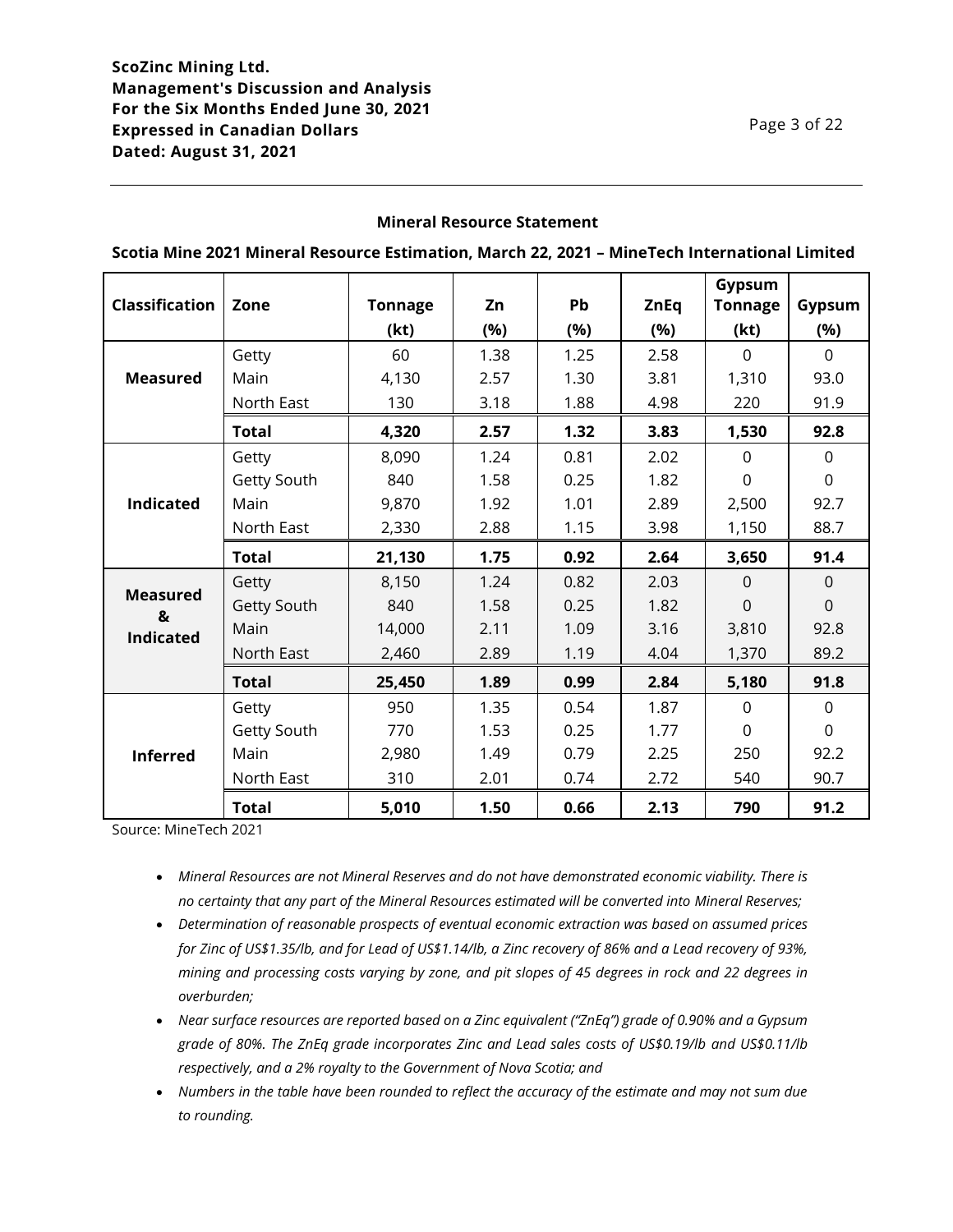On 18<sup>th</sup> February 2021, the Company announced that it had entered into a definitive arrangement agreement (the "Arrangement Agreement") with Fancamp Exploration Ltd. ("Fancamp"), whereby Fancamp will indirectly acquire all of the issued and outstanding securities of ScoZinc by way of a plan of arrangement (the "Arrangement") under the Business Corporations Act (British Columbia). Pursuant to the terms of the Arrangement Agreement, shareholders of ScoZinc (the "ScoZinc Shareholders") will receive 6.0 common shares of Fancamp (each whole share a "Fancamp Share") for every ScoZinc Share held (the "Exchange Ratio"). Upon the closing of the Transaction, former shareholders of ScoZinc will hold 33.7% of the Fancamp's common shares outstanding. The Exchange Ratio represents a premium of 5.9% based on the 30-day volume weighted average price of ScoZinc and Fancamp's shares traded on the TSX Venture Exchange for the period ended 12<sup>th</sup> February 2021.

On 23<sup>rd</sup> December 2020, the Company announced that it had confirmed the gypsum surface rights at the Scotia Mine and that it was proceeding toward a new NI 43-101 Mineral Resource Estimate Technical Report.

On 2<sup>nd</sup> December 2020, Mr. Mark Billings resigned as a director of the Company and divested or relinquished all his securities in the Company.

On 7<sup>th</sup> July 2020, the Company announced the results of its Preliminary Feasibility Study ("Pre-Feasibility Study" or "PFS") which determined the capital requirements and robust economics for 100%-owned Scotia Mine in Nova Scotia, Canada. The results of the PFS were announced on 7th July 2020 and the NI 43-101 Technical Report was filed on SEDAR on 29<sup>th</sup> July 2020. On the basis of positive PFS results, the Company is actively pursuing the necessary finance to begin commercial production as soon as possible.

Highlights of the PFS ("2020 PFS") are provided in the table overleaf, with additional details of the NI 43- 101 Technical Report available on www.sedar.com under ScoZinc's profile.

| <b>FIC-FCASIDING</b> SLUUT HIRHIIRIILS                           |          |
|------------------------------------------------------------------|----------|
| Pre-Tax Net Present Value (Discount Rate 8%)                     | \$156M   |
| Pre-Tax Internal Rate of Return                                  | 52%      |
| After-Tax Net Present Value (Discount Rate 8%)                   | \$115M   |
| After-Tax Internal Rate of Return                                | 49%      |
| <b>EBITDA (Annual Average)</b>                                   | \$17.1M  |
| Payback Period (Years)                                           | 2.4      |
| Pre-Production CAPEX (incl. \$2.7M Contingency & \$1.2M Finance) | \$30.8M  |
| Metal Production Zinc (5 Year Annual Average)                    | 35M lbs  |
| Metal Production Lead (5 Year Annual Average)                    | 15M lbs  |
| Zinc Concentrate Grade (LOM Average)                             | 57%      |
| Lead Concentrate Grade (LOM Average)                             | 71%      |
| Processing Throughput Rate (Tonnes Per Day)                      | 2,700    |
| Life of Mine ("LOM") (Years)                                     | 14.25    |
| Ore Reserves Mined (LOM Total)                                   | 13.66Mt  |
| Zinc Ore Grade (LOM Average)                                     | 2.03% Zn |
| Lead Ore Grade (LOM Average)                                     | 1.10% Pb |

### **Pre-Feasibility Study Highlights**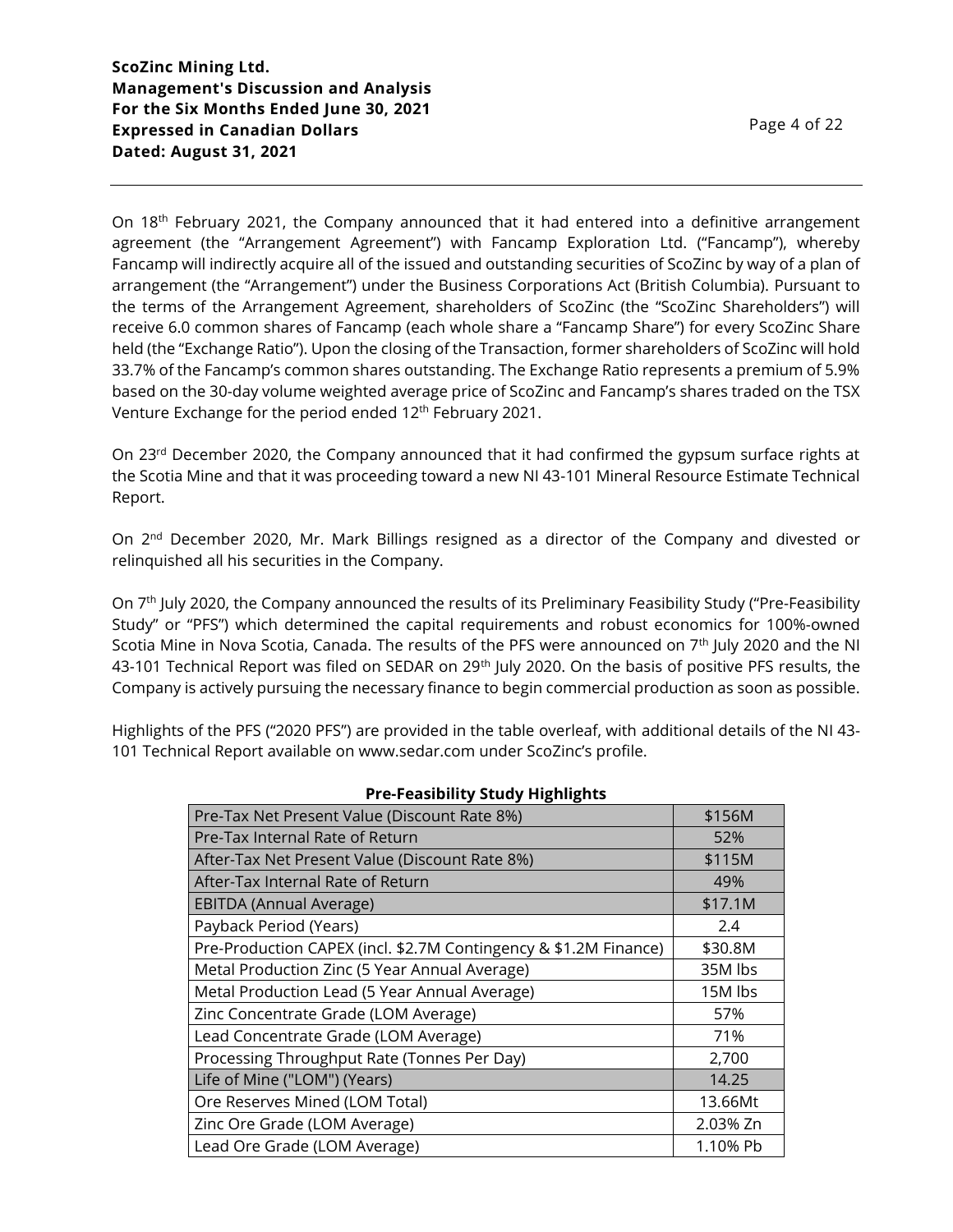| Net Revenue After Royalty & Treatment Charges | \$822M      |
|-----------------------------------------------|-------------|
| <b>Operating Cash Flow Before Taxes</b>       | \$335M      |
| <b>Financing Costs</b>                        | \$4.6M      |
| C1 Costs Over LOM <sup>1</sup>                | US\$0.59/lb |
| Total Operating Cost (Per tonne Milled LOM)   | \$53.72/t   |
| All-In-Sustaining-Cost (ZnEq) <sup>1,2</sup>  | US\$0.60/lb |
| Zinc Price (LOM Average)                      | US\$1.19/lb |
| Lead Price (LOM Average)                      | US\$0.89/lb |
| Foreign Exchange Rate (CAD: USD)              | 0.71        |

All dollar amounts are expressed in Canadian Dollars unless otherwise noted

2 All-In-Sustaining-Costs ("AISC") are C1 Costs plus Sustaining Capital and Financing Costs

On  $3<sup>rd</sup>$  June 2020, the Company announced management costs savings to further strengthen the Company's financial position during the COVID-19 Pandemic and to ensure that the capital raised is extended as much as possible, by which all the management team have reduced their monthly salary or contract payments by 20 percent, for a period of 3 months, effective  $1<sup>st</sup>$  May 2020.

On 29th May 2020, the Company announced the closing of a third and final oversubscribed tranche of its \$1,150,000 non-brokered private placement. The first tranche (the "First Tranche") closed on 22<sup>nd</sup> April 2020 and consisted of the sale of 1,678,011 Units for gross proceeds of \$503,403.30, and the second tranche (the "Second Tranche") closed on 22<sup>nd</sup> May 2020 and consisted of the sale of 1,645,368 Units for gross proceeds of \$493,610.40. The Third Tranche consisted of the sale of 509,954 units for the gross proceeds of \$152,986.20. The Third Tranche, the Second Tranche and the First Tranche comprise the Offering consisting of the sale of an aggregate of 3,833,333 Units for aggregate gross proceeds of \$1,150,000.

On 18<sup>th</sup> December 2019, the Company announced a new mineral resource estimate ("2019 MRE") which effectively doubled the total measured and indicated resources applied in all past PEAs on the Scotia Mine. Based upon the new 2019 MRE and a mill trade off study by Ausenco Engineering Canada, the PFS will produce an independent NI 43-101 technical report, including new mineral reserve estimates.

During the third quarter of fiscal 2019, ScoZinc's head office address was changed to Halifax (Nova Scotia) from Toronto (Ontario) to bolster the Company's Nova Scotian focus and demonstrate our commitment to advancing our operations in Nova Scotia. Our new head office address is provided on our website, at www.scozinc.com.

On 25th October 2019, the Company appointed Mr. Mark Billings as an Independent Director.

On 7<sup>th</sup> October 2019, the Company announced that it has appointed Mr. Jason Baker as its new Mine Manager of the Scotia Mine, and it has appointed Mr. Simion Candrea as its new Vice-President of Investor Relations.

<sup>1</sup> After Lead credits deducted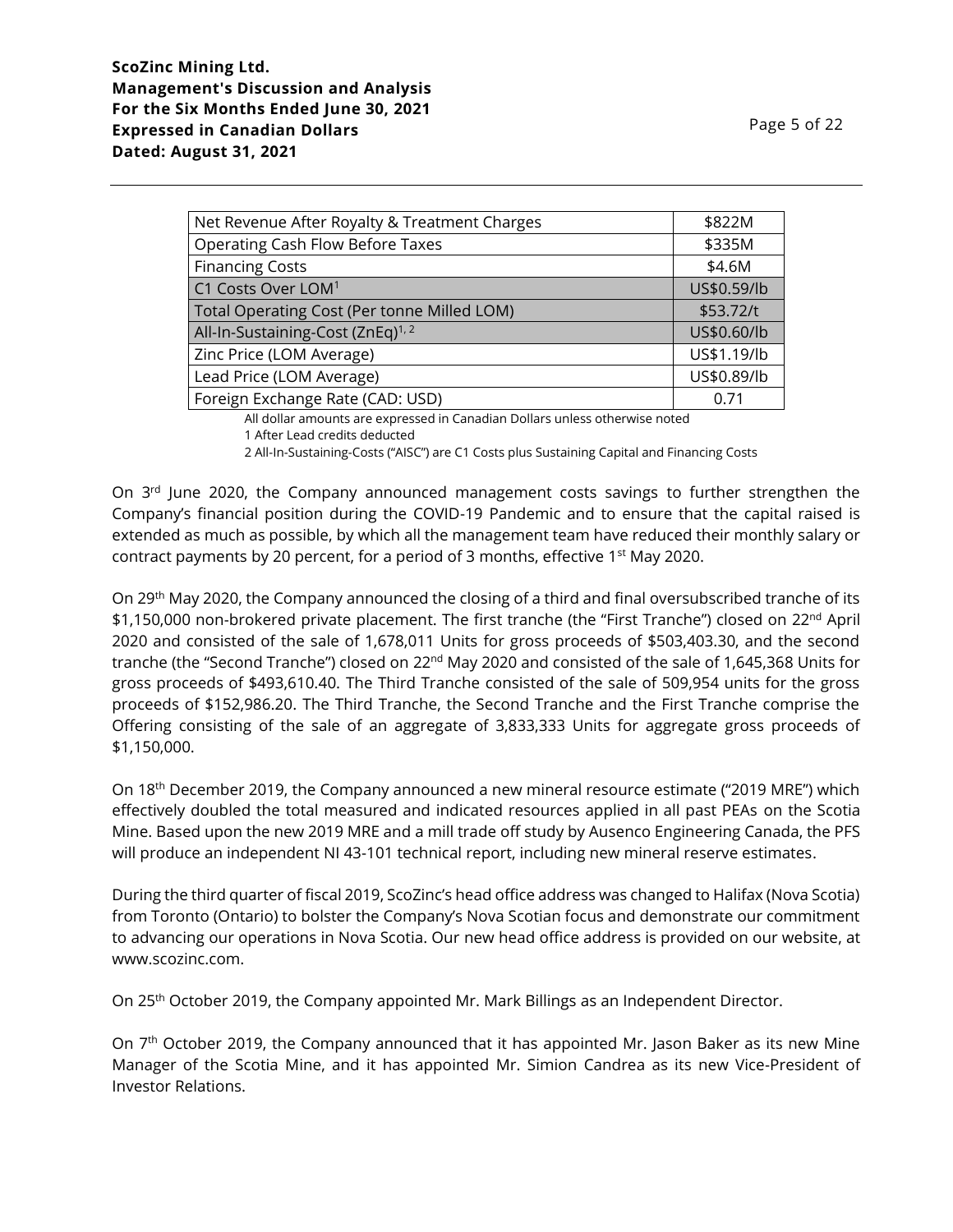Page 6 of 22

On 21<sup>st</sup> August 2019, Mr. Ashwath Mehra joined the Board of Directors and Mr. Mark Haywood was appointed the President and Chief Executive Officer of the Company, replacing Mr. Joseph Ringwald, both effective 20<sup>th</sup> August 2019.

# **PROPERTY INFORMATION, COMPLETED ACTIVITIES AND OUTLOOK**

## **Scotia Mine**

On 21st May 2011, the Company completed the \$10 million acquisition of all shares and assets of ScoZinc Limited, including the Scotia Mine in Nova Scotia, an extensive mineral claims package that is subject to a mineral royalty to the Government of Nova Scotia and other royalties on certain other mineral interests. A portion of the gross sale proceeds was paid directly to the Government of Nova Scotia to increase bonding requirements for an amended reclamation and closure plan for the Scotia Mine and to pay all outstanding production royalties to the Government of Nova Scotia that were payable prior to the closure of the Scotia Mine in 2009. Since the mine's closure, the key permits, mineral claims, and other approvals necessary to proceed with a restart have been maintained or renewed.

In October 2011, the Company completed a 4,940-metre, 39-hole drill program at the Scotia Mine site to better define mineral resources adjacent to the Main Pit and improve confidence in the block model. The results of the drill program provided a basis to re-assess the block model used in an independent preliminary economic assessment ("PEA") report dated 7<sup>th</sup> October 2011. Subsequently, a new inventory of mineral resources was published in a technical report to NI 43-101 standards on 9<sup>th</sup> October 2012.

In the first quarter of 2012, the Company completed an airborne geophysical survey of its exploration properties in Nova Scotia using the helicopter-borne Versatile Time Domain Electromagnetic system. The work area covered geological strata that contain former producing mines, such as Walton Mine, Smithfield Mine, and Mindamar (Stirling) Mine. Following the initial findings of the survey, the Company expanded the survey to include its mineral claim holdings in the Musquodoboit area along an interpreted northeast extension of the favourable carbonate reef structures that host the Gays River and Getty deposits. As a result of this survey, exploration targets were identified for future exploration fieldwork.

In the first, second, and fourth quarters of 2013, the Company's geologic personnel completed soil sampling programs on exploration licenses and claim blocks held within Nova Scotia and Cape Breton. The purpose of the soil sampling program was to follow up and evaluate certain high-priority geophysical targets identified from the 2012 airborne geophysical survey. In addition, expenditures incurred from the soil surveys were utilized to fulfill the annual assessment requirements needed to keep the claims and licenses in good standing. All work was conducted in areas underlain by favorable geologic lithologies known to host zinc-lead mineralization as exemplified by former producing mines.

On 18th May 2012, the Company received approval from the Government of Nova Scotia for an amended Industrial Approval to develop the southwest side of the Main Pit (the "SW Expansion"). As a result, and as of that date, ScoZinc had all of the necessary permits and approvals to proceed with mining operations at the Main Pit and the SW Expansion. Additional reclamation and closure bonding would be required before the Company can develop the SW Expansion.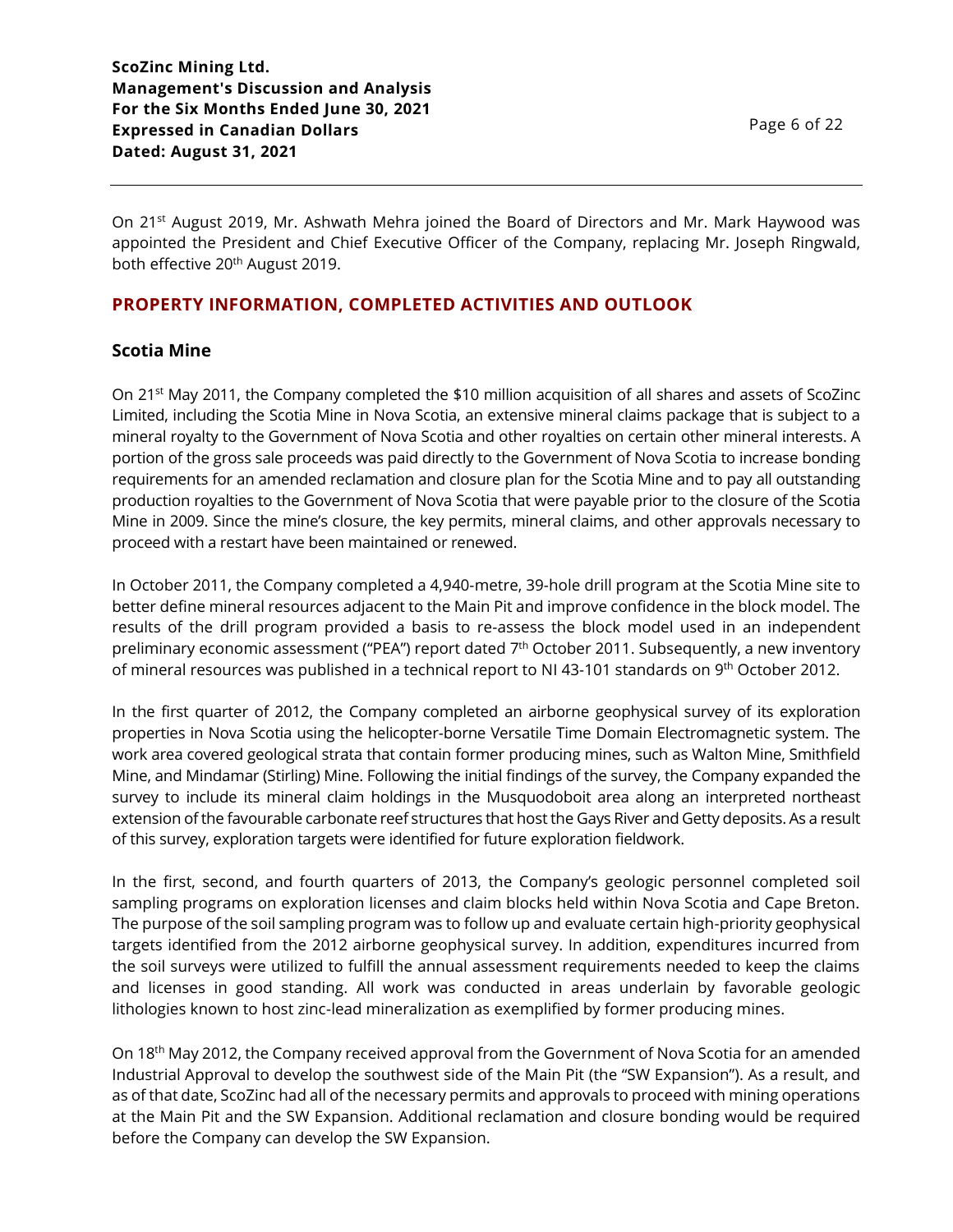On 21<sup>st</sup> December 2012, the Company reported an update to the PEA technical report published in the 7<sup>th</sup> October 2011. The updated PEA was based on the Mineral Resource disclosed on 9<sup>th</sup> October 2012 that reported a 55% increase in Measured Mineral Resources and 65% increase in Indicated Mineral Resources in the Main and Northeast pits relative to the Mineral Resource utilized in the prior PEA. The study outlined a conceptual mine life of more than seven years from the Main and Northeast open pits only, whereas the previous PEA reported a similar mine life but also considered the inclusion of the Company's nearby Getty deposit. A second update to the PEA was published in June 2013 that incorporated the results of a metallurgical test work program completed in the second quarter of 2013. This updated PEA also considered the inclusion of a small underground mining operation to extract higher grade mineralization. A summary discussion of that revision to the PEA is provided in the Company's 11<sup>th</sup> June 2013 news release.

In the third quarter of 2013, the Company's Board of Directors conducted an in-depth review of the Company's 100% owned Scotia Mine and the Company's exploration prospects (collectively, "ScoZinc's Projects"), the outlook for commodity prices, and the current environment for financing mining operations. Based upon the findings of this review, the Board determined that the Scotia Mine is a valuable asset. However, in light of the uncertain prevailing environment for metal prices and mine development financing at that time, the Board decided to suspend the restart of the Scotia Mine and place the project on care and maintenance in order to preserve its value and reduce Company expenditures.

As part of the care and maintenance program, an ongoing objective of the Company is to maintain all of the key permits, mineral claims, and other approvals necessary to proceed with the restart of the Scotia Mine. In the fourth quarter of 2016, the Company initiated discussions with the Nova Scotia departments of the Environment and Natural Resources for the renewal of the industrial approval (the "IA") for Mineral Lease 10-1 that contains the Scotia Mine. The IA which expired in February 2017 was renewed in September 2017 for an additional 10 years. Similarly, the environmental assessment which expired in October 2017 was renewed.

In the fourth quarter of 2017 the Company initiated an independent update to the Preliminary Economic Assessment based on a more detailed mine plan, contract mining with bids from major Nova Scotia contractors, updated capital costs, and updated milling and other operating costs. Results of the study were disclosed in a news release dated 19<sup>th</sup> December 2017 and the NI 43-101 technical report with the final results was disclosed in February 2018. As the study showed robust economics for the restart of operations, necessary key permits were in place, and a favorable metal price and exchange rate environment was expected for the foreseeable future, the Company initiated efforts to raise funds for restarting operations.

On 22nd October 2018, the Company announced it had completed additional technical and economic optimization studies to update the February 2018 Preliminary Economic Assessment ("PEA") on its wholly-owned Scotia Mine in Nova Scotia, Canada. Project returns remain very robust as increased throughput, lower Canadian dollar assumption and lower initial capital largely offset lower metal price assumptions. *(See 22nd October 2018 press release).* With the completion of the 2019 MRE and the 2020 PFS, the PEA is now redundant.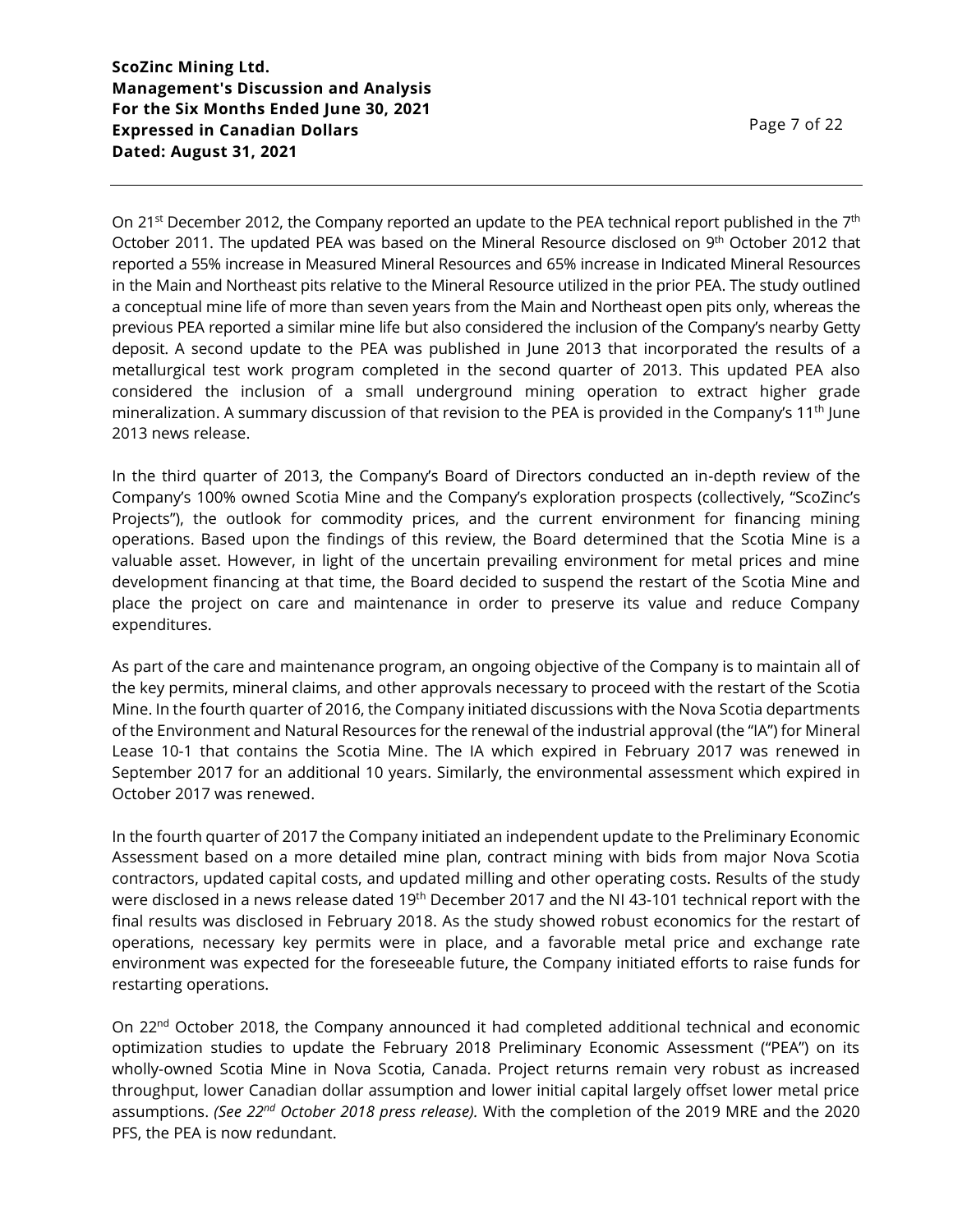On 18<sup>th</sup> December 2019, the Company announced a new mineral resource estimate ("2019 MRE") which effectively doubled the total measured and indicated resources applied in all past PEAs on the Scotia Mine.

Highlights of the 2019 MRE include:

- Total Measured & Indicated Resources of 25,450,000 tonnes at a Zinc equivalent grade of 2.84% (1.89% Zinc, 0.99% Lead), an increase in tonnage of 105% from previous resource estimates on the deposit.
- Total Inferred Resources of 5,010,000 tonnes at a Zinc equivalent grade of 2.13% (1.55% Zinc, 0.66% Lead), an increase in tonnage of 7% from the previous resource estimates on the deposit.

Additionally, on 5<sup>th</sup> February 2020, the Company announced the results of a mill optimization trade-off study completed by Ausenco Engineering Canada. The trade-off study evaluated the mill and its processing bottlenecks and determined that a number of low-cost improvements could be made during a relatively short refurbishment period to significantly de-risk the processing operations.

Based upon the new 2019 MRE and the Ausenco optimization study, the Company then decided to complete a Preliminary Feasibility Study on the project, which would determine the Scotia Mine's first NI 43-101 mineral reserve estimate and a provide an independent NI 43-101 technical evaluation on the entire project.

On 7<sup>th</sup> July 2020, the Company announced the results of the Preliminary Feasibility Study ("2020 PFS") including its first NI 43-101 Mineral Reserve Estimate. The PFS was prepared in collaboration with the independent engineering firms of Ausenco Engineering Canada Inc., MineTech International Limited, SRK Consulting (U.S.), Inc., and Terrane Geoscience Inc. The 2020 PFS NI 43-101 Technical Report was filed on www.sedar.com under ScoZinc's profile on 29<sup>th</sup> July 2020.

On 22<sup>nd</sup> March 2021, the Company announced results of its 2021 Mineral Resource Estimate which includes a significant Gypsum mineral resource for the Scotia Mine.

The 2021 Mineral Resource Statement is provided below, and the NI 43-101 Technical Report was filed on SEDAR.COM on May 6, 2021: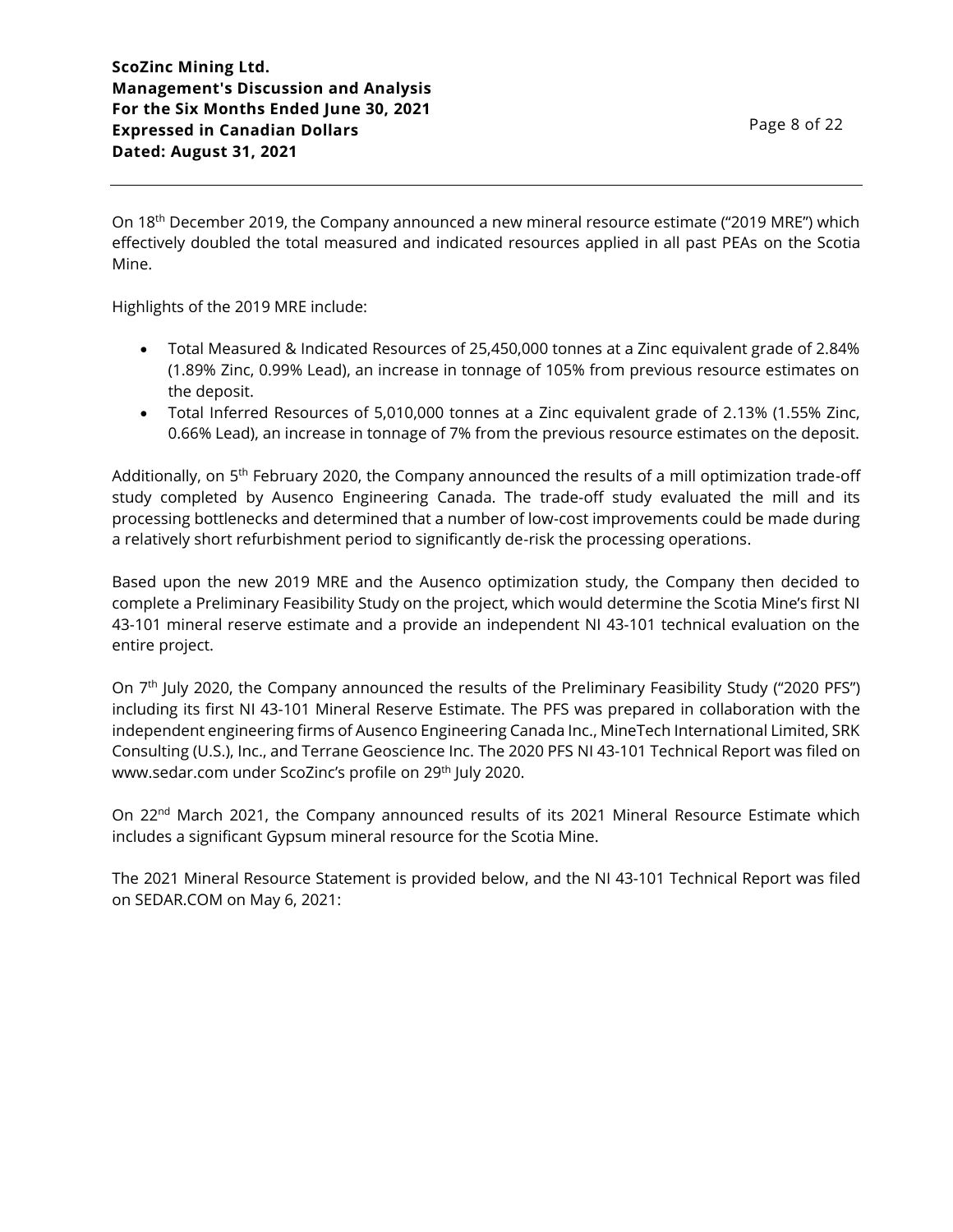## **Mineral Resource Statement**

## **Scotia Mine 2021 Mineral Resource Estimation, March 22, 2021 – MineTech International Limited**

|                       |              |                |      |      |             | Gypsum         |                |
|-----------------------|--------------|----------------|------|------|-------------|----------------|----------------|
| <b>Classification</b> | Zone         | <b>Tonnage</b> | Zn   | Pb   | <b>ZnEq</b> | <b>Tonnage</b> | Gypsum         |
|                       |              | (kt)           | (%)  | (%)  | (%)         | (kt)           | (%)            |
|                       | Getty        | 60             | 1.38 | 1.25 | 2.58        | $\mathbf 0$    | $\Omega$       |
| <b>Measured</b>       | Main         | 4,130          | 2.57 | 1.30 | 3.81        | 1,310          | 93.0           |
|                       | North East   | 130            | 3.18 | 1.88 | 4.98        | 220            | 91.9           |
|                       | <b>Total</b> | 4,320          | 2.57 | 1.32 | 3.83        | 1,530          | 92.8           |
|                       | Getty        | 8,090          | 1.24 | 0.81 | 2.02        | $\mathbf 0$    | $\mathbf 0$    |
|                       | Getty South  | 840            | 1.58 | 0.25 | 1.82        | $\Omega$       | $\Omega$       |
| <b>Indicated</b>      | Main         | 9,870          | 1.92 | 1.01 | 2.89        | 2,500          | 92.7           |
|                       | North East   | 2,330          | 2.88 | 1.15 | 3.98        | 1,150          | 88.7           |
|                       | <b>Total</b> | 21,130         | 1.75 | 0.92 | 2.64        | 3,650          | 91.4           |
|                       | Getty        | 8,150          | 1.24 | 0.82 | 2.03        | $\overline{0}$ | $\mathbf 0$    |
| <b>Measured</b><br>&  | Getty South  | 840            | 1.58 | 0.25 | 1.82        | $\overline{0}$ | $\overline{0}$ |
| <b>Indicated</b>      | Main         | 14,000         | 2.11 | 1.09 | 3.16        | 3,810          | 92.8           |
|                       | North East   | 2,460          | 2.89 | 1.19 | 4.04        | 1,370          | 89.2           |
|                       | <b>Total</b> | 25,450         | 1.89 | 0.99 | 2.84        | 5,180          | 91.8           |
| <b>Inferred</b>       | Getty        | 950            | 1.35 | 0.54 | 1.87        | $\mathbf 0$    | $\mathbf 0$    |
|                       | Getty South  | 770            | 1.53 | 0.25 | 1.77        | $\Omega$       | $\overline{0}$ |
|                       | Main         | 2,980          | 1.49 | 0.79 | 2.25        | 250            | 92.2           |
|                       | North East   | 310            | 2.01 | 0.74 | 2.72        | 540            | 90.7           |
|                       | Total        | 5,010          | 1.50 | 0.66 | 2.13        | 790            | 91.2           |

Source: MineTech 2021

- *Mineral Resources are not Mineral Reserves and do not have demonstrated economic viability. There is no certainty that any part of the Mineral Resources estimated will be converted into Mineral Reserves;*
- *Determination of reasonable prospects of eventual economic extraction was based on assumed prices for Zinc of US\$1.35/lb, and for Lead of US\$1.14/lb, a Zinc recovery of 86% and a Lead recovery of 93%, mining and processing costs varying by zone, and pit slopes of 45 degrees in rock and 22 degrees in overburden;*
- *Near surface resources are reported based on a Zinc equivalent ("ZnEq") grade of 0.90% and a Gypsum grade of 80%. The ZnEq grade incorporates Zinc and Lead sales costs of US\$0.19/lb and US\$0.11/lb respectively, and a 2% royalty to the Government of Nova Scotia; and*
- *Numbers in the table have been rounded to reflect the accuracy of the estimate and may not sum due to rounding.*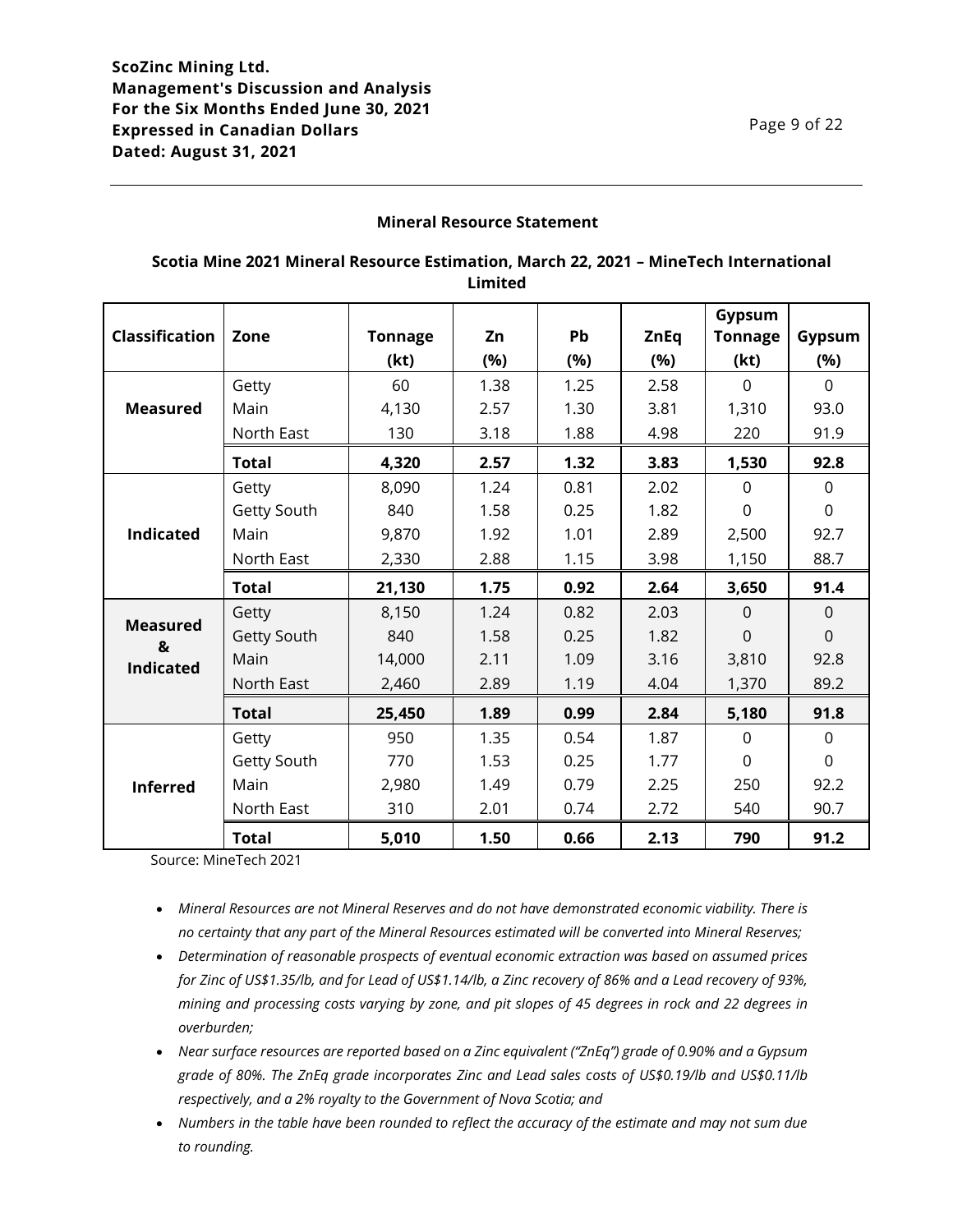# **SUMMARY OF QUARTERLY RESULTS**

The selected financial information is derived from the Company's consolidated financial statements prepared in accordance with International Financial Reporting Standards ("IFRS"). Amounts are expressed in thousands of Canadian dollars, except for loss per share, which is rounded to the nearest cent.

|                                 | <b>Jun 30</b><br>2021 | Mar 31<br>2021 | <b>Dec 31</b><br>2020 | Sep 30<br>2020 | <b>Jun 30</b><br>2020 | <b>Mar 31</b><br>2020 | <b>Dec 31</b><br>2019 | Sep 30<br>2019 |
|---------------------------------|-----------------------|----------------|-----------------------|----------------|-----------------------|-----------------------|-----------------------|----------------|
| Interest income<br>Loss for the |                       | q              | 10                    |                | 9                     | 9                     | 48                    | a              |
| period                          | (372)                 | (284)          | (6, 459)              | (304)          | (380)                 | (320)                 | (482)                 | (510)          |
| Loss per share                  | (0.03)                | (0.02)         | (0.46)                | (0.04)         | (0.06)                | (0.03)                | (0.04)                | (0.07)         |

# **RESULTS OF OPERATIONS**

### **Results of Operations for the Six Months Ended June 30, 2021 vs. Six Months ended June 30, 2020.**

The Company reported a net loss of \$655,760 for the six months ended June 30, 2021 compared to a loss of \$700,372 incurred during the comparative six months ended June 30, 2020.

Consulting expenses increased to \$192,501 for the six months ended June 30, 2021 from \$70,949 for the comparative six months ended June 30, 2020 as the Company incurred charges by third party consultants related to the proposed Fancamp transaction.

Legal and accounting fees increased marginally to \$58,463 for the six months ended June 30, 2021 from \$49,946, for the six months ended June, 31, 2020, driven by adjustments to professional fee accruals.

Salaries and benefits declined to \$231,836 during the six months ended June 30, 2021 from \$398,599 in the comparative six months ended June, 30, 2020, as headcounts were reduced.

Office and general declined to \$69,006 for the six months ended June 30, 2021 from \$115,252 for the six months ended June 30, 2020, driven by the decline in general and consumable expenditures, including a reduction of insurance premiums.

Share-based payments expense of \$48,645 during the six months ended June 30, 2021 remained consistent to \$46,867 expensed during the six months ended June 30, 2020, reflective of the graded recognition of the value of stock options and RSU's granted during current and prior periods.

Interest income declined to \$9,992 in the current period from \$17,877 during the comparative period, related to a decline in interest earned on the Company's remediation and water bonds.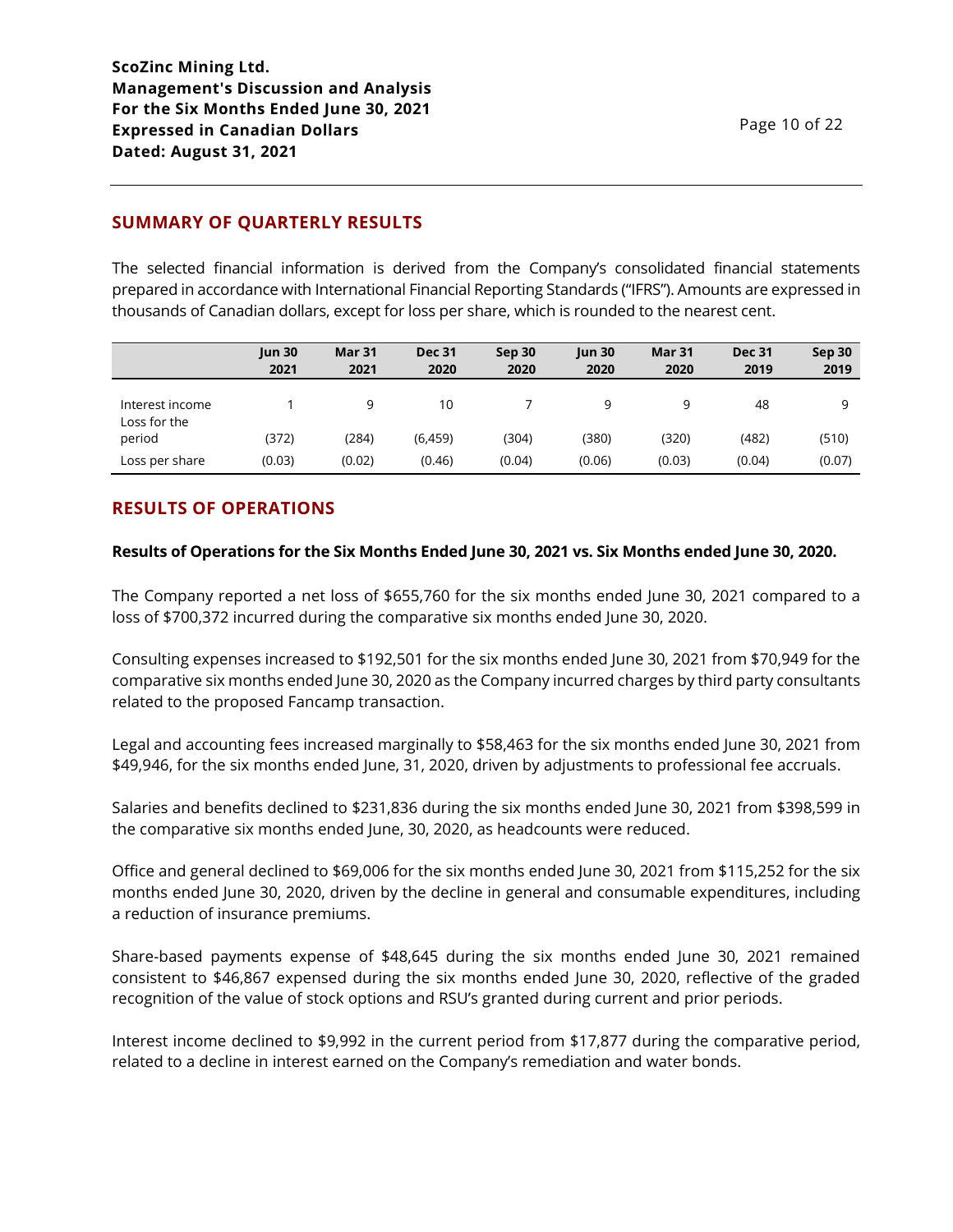# **Results of Operations for the Three Months Ended June 30, 2021 vs. Three Months ended June 30, 2020.**

The Company reported a net loss of \$372,065 for the three months ended June 30, 2021 compared to a loss of \$380,370 incurred during the comparative three months ended June 30, 2020.

Consulting expenses increased to \$96,250 for the three months ended June 30, 2021 from \$40,116 for the comparative three months ended June 30, 2020 as the Company incurred charges by third party consultants related to the proposed Fancamp transaction.

Legal and accounting fees increased marginally to \$39,022 for the three months ended June 30, 2021 from \$31,789, for the three months ended June, 31, 2020, driven by adjustments to professional fee accruals.

Salaries and benefits declined to \$114,434 during the three months ended June 30, 2021 from \$126,511 in the comparative six months ended June, 30, 2020, as headcounts were reduced.

Office and general declined to \$44,649 for the three months ended June 30, 2021 from \$51,200 for the three months ended June 30, 2020, driven by the decline in general and consumable expenditures, including a reduction of insurance premiums.

Share-based payments expense of \$23,605 during the three months ended June 30, 2021 remained consistent to \$23,831 expensed during the three months ended June 30, 2020, reflective of the graded recognition of the value of stock options and RSU's granted during current and prior periods.

Interest income declined to \$1,176 in the current period from \$8,842 during the comparative period, related to a decline in interest earned on the Company's remediation and water bonds.

# **LIQUIDITY AND CAPITAL RESOURCES**

The Company's significant assets consist of cash, property, plant and equipment, and exploration and evaluation assets associated with ScoZinc's projects.

As at June 30, 2021 Company reported a working capital deficiency of \$597,439 (December 31, 2020 – a working capital deficiency of \$47,994). Working capital is defined as current assets minus current liabilities. Working capital calculations or changes are not measures of financial performance, nor do they have standardized meanings, under IFRS. Readers are cautioned that this calculation may differ among companies and analysts and therefore may not be directly comparable. Management believes that disclosure of the Company's working capital is of value to assess the available capital resources of the Company at a reporting period end.

The Company will require additional liquidity to execute its business plan. Additional liquidity will be required and is currently under negotiation. The timing and ability of the Company to meet future needs will depend on the liquidity of the financial markets as well as the acceptance of investors to finance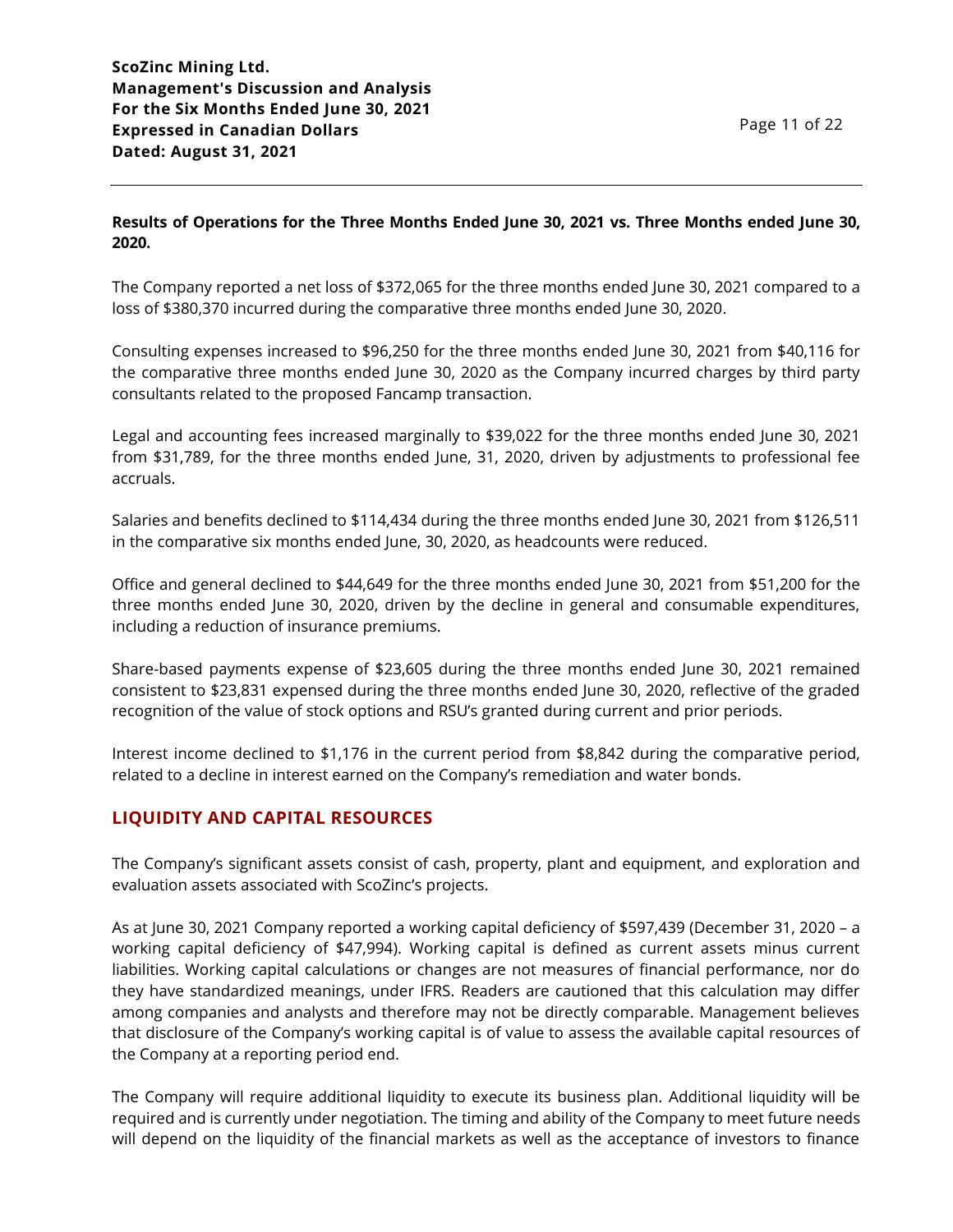resource-based junior companies. The ability of the Company to carry out its planned business objectives is dependent on its ability to raise adequate financing from lenders, shareholders and other investors and/or generate operating profitability and positive cash flow. There can be no assurances that the Company will continue to obtain the additional financial resources necessary and/or achieve profitability or positive cash flows. If the Company is unable to obtain adequate financing, the Company will be required to curtail operations, and development activities and there would be significant uncertainty whether the Company would continue as a going concern and realize its assets and settle its liabilities and commitments in the normal course of business.

These factors indicate the existence of material uncertainties that may cast significant doubt on the ability of the Company to continue as a going concern, as disclosed in Note 1 of the Company's consolidated financial statements.

In February 2021, 333,333 warrants with an exercise price of \$0.50 were exercised, resulting in proceeds to the Company of \$166,667.

On 29th May 2020, the Company closed a third and final tranche of a non-brokered private placement of units of the Company ("Units"), with previous tranches having been closed on 22<sup>nd</sup> April 2020 and 22<sup>nd</sup> May 2020. The aggregate gross proceeds of the private placement were \$1,150,000 based on the issuance of 3,833,333 Units at a price of \$0.30 per Unit. Each Unit consists of one common share of the Company and a common share purchase warrant (a "Warrant"). Each full Warrant is exercisable into a common share at a price of \$0.50 per common share for a period of twenty-four months from the date of issue.

In connection with the private placement the Company paid cash finder's fees of \$18,759 and issued 62,531 compensation warrants as share issue costs, with each compensation warrant having the same terms as the Warrants issued as part of a Unit.

Directors, officers and other insiders of the Company subscribed 1,256,620 Units, for gross proceeds of \$376,986.

In May 2020, the Company benefitted from a \$40,000 Government of Canada Covid-19 "Canada Emergency Business Account" loan, administered by the Royal Bank of Canada. The proceeds of the loan are interest free until 31<sup>st</sup> December 2022 with a 25% balance forgiveness if repaid by that date.

From time to time, the Company sells surplus or scrap equipment. During the year ended December 31, 2020, the Company realized \$186,802 in net proceeds of equipment sales.

As of the date of this document, the Company's financial instruments consist of cash, amounts receivable, cash held for reclamation, accounts payable and accrued liabilities, a loan payable and amounts due to related parties.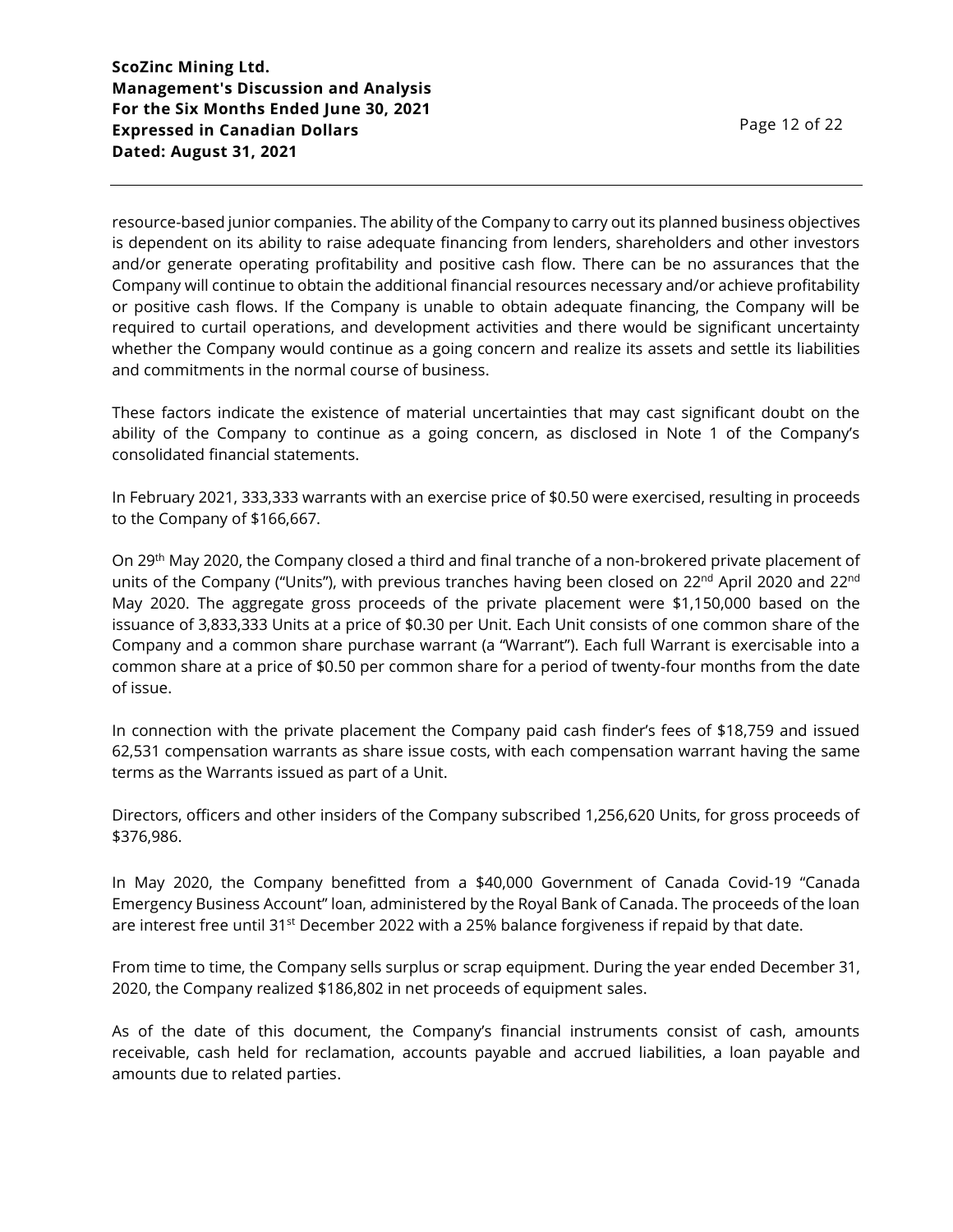### **RISK FACTORS**

The operations of the Company may require licenses and permits from various local, provincial, and federal governmental authorities. There can be no assurance that the Company will be able to obtain all necessary licenses and permits that may be required to carry out mineral exploration, development, or mining operations at its project.

Even if the Company's exploration and development programs are successful, factors beyond the control of the Company may affect the marketability of any minerals discovered. The prices of mineral have historically fluctuated widely and are affected by numerous factors beyond the Company's control, including international, economic and political trends, geopolitical conflicts, expectations for inflation, currency exchange fluctuations, interest rates, global or regional consumption patterns, speculative activities, and worldwide production levels. The effect of these factors cannot accurately be predicted.

#### **Risk Management Framework**

The Board of Directors has overall responsibility for the establishment and oversight of the Company's risk management framework and while retaining ultimate responsibility for them, it has delegated the authority for designing policies and systems that ensure the effective execution of the objectives and policies to the Company's finance function.

#### (a) Market Risk

Market risk is the risk that changes in market prices will affect the fair value of future cash flows of a financial instrument. Market prices are comprised of three types of risk for the Company: currency risk, interest rate risk, and commodity price risk.

#### Currency Risk

Currency risk is the risk that fluctuation in exchange rates between the Canadian dollar or other foreign currencies will affect the Company's financial results. The Company's operations and financing activities are conducted primarily in Canadian dollars and as a result, it is not currently exposed to significant foreign currency risk. However, the Company may be exposed to currency risk in the future as the prices for the metals produced by the Company's Scotia Mine, which is currently in care-and-maintenance, are sold throughout the world based principally upon the United States dollar price. The appreciation of the Canadian dollar against the United States dollar may reduce the Company's future revenues relative to the costs at the Company's operations, making such operations less profitable. As a result, currency fluctuations may affect its future operations, operating results, and cash flows when the Scotia Mine is restarted.

#### Interest Rate Risk

Interest rate risk is the risk that the fair value of future cash flows of a financial instrument will fluctuate because of changes in the market interest rates. The Company is exposed to interest risk arising primarily from its cash held mainly in short-term interest-bearing accounts with Canadian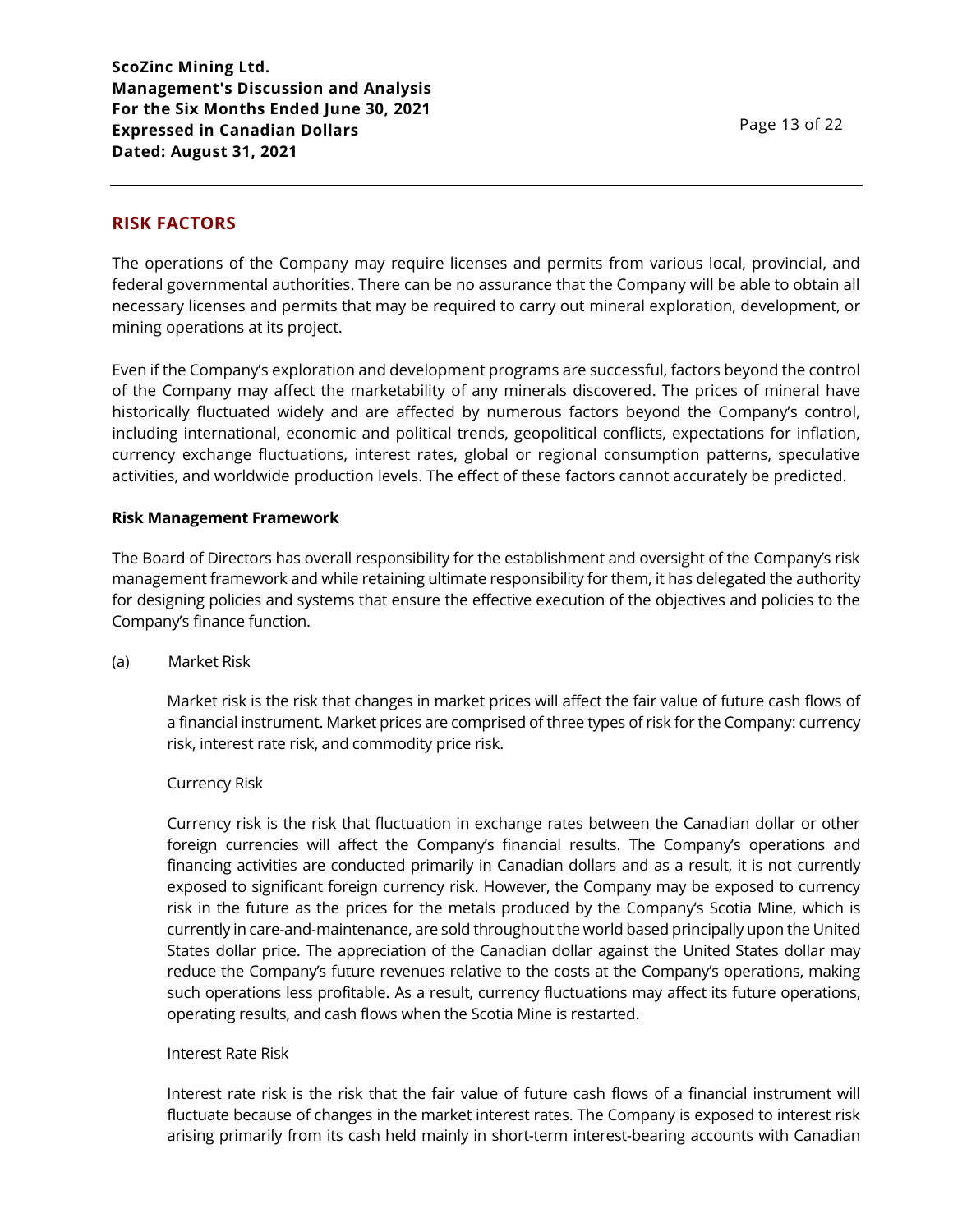chartered banks. The impact of a change in interest rates is not significant.

Commodity Price Risk

The success of the Company's Scotia Mine and its other prospects will be primarily dependent on the future price of zinc and lead. Metal prices have historically been subject to significant price fluctuation. No assurance may be given that metal prices will remain stable and significant reductions or volatility in metal prices may have an adverse effect on the Company's business, including the economic attractiveness of the Company's projects, the Company's ability to obtain financing and the amount of the Company's revenue or profit or loss. Significant price fluctuations over short periods of time may be generated by numerous factors beyond the control of the Company, including domestic and international economic and political trends, expectations of inflation, currency exchange fluctuations, interest rates, global or regional consumption patterns, speculative activities, and increases or decreases in production due to improved mining and production methods. The Company does not currently have an operating mine and does not have any derivative commodity contracts or other commodity-based risks in respect of operations.

### (b) Credit Risk

Credit risk is the risk of an unexpected loss if a third party to a financial instrument fails to meet its contractual obligations. To minimize credit risk, cash is deposited in a Canadian chartered bank and may be redeemed on demand and cash held for reclamation is held by government authorities where credit risk is minimal. Amounts receivable primarily consists of GST/HST refunds amounting to \$35,090 from the Canadian government. The Company monitors the collectability of its amounts receivable and has not had difficulty collecting amounts receivable. Consequently, management considers credit risk to be minimal.

### (c) Liquidity Risk

Liquidity risk is the risk that the Company will encounter difficulty in meeting the obligations associated with its financial liabilities that are settled by delivering cash or another financial asset. The Company's approach to managing liquidity is to ensure, as far as possible, that it will always have sufficient liquidity to meet its liabilities when due, under both normal and stressed conditions, without incurring unacceptable losses. The Company reviews its expenditure budgets against actual expenditures routinely to ensure there is sufficient working capital to discharge all financial obligations.

### **OFF BALANCE SHEET ARRANGEMENTS**

The Company has no off-balance sheet arrangements as of the date of this document.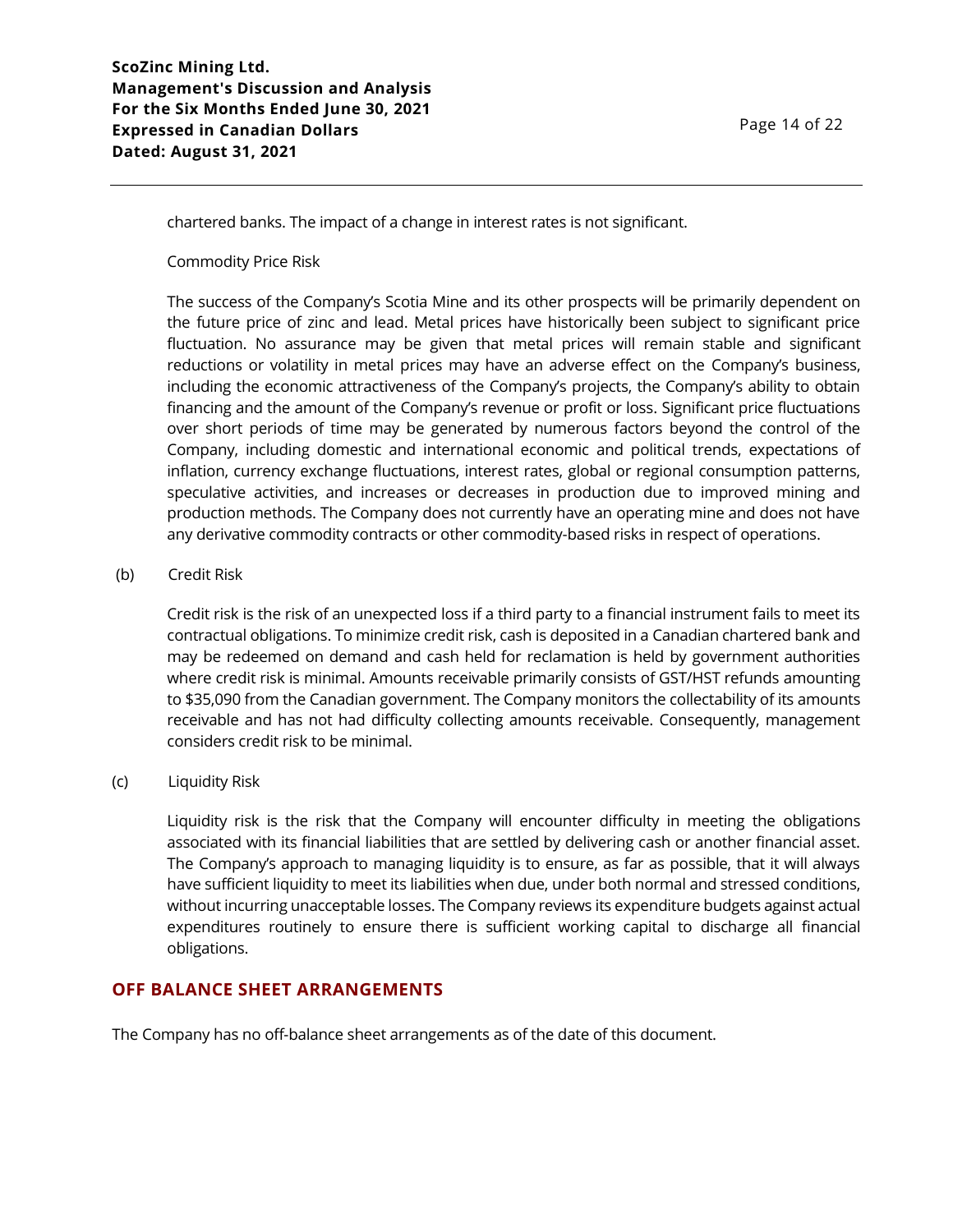## **CONTINGENCY**

Due to the worldwide COVID-19 outbreak, material uncertainties may come into existence that could influence management's going concern assumption. Management cannot accurately predict the future impact COVID-19 may have on:

- Global metal prices;
- The severity and the length of potential measures taken by governments to manage the spread of the virus and their effect on labour availability and supply lines;
- Availability of essential supplies;
- Purchasing power of the Canadian dollar; and
- Ability to obtain funding.

At the date of this document, the Canadian government has not introduced measures which impede the activities of the Company. Management believes the business will continue and accordingly, the current situation bears no impact on management's going concern assumption. However, it is not possible to reliably estimate the length and severity of these developments and the impact on the financial results and condition of the Company in future periods.

The outbreak of the novel strain of coronavirus, specifically identified as "COVID-19", has resulted in governments worldwide enacting emergency measures to combat the spread of the virus. These measures, which include the implementation of travel bans, self-imposed quarantine periods and social distancing, have caused material disruption to businesses globally resulting in an economic slowdown. Global equity markets have experienced significant volatility and weakness, with some of them rebounding in a material way since the lows of March 2020. Governments and central banks have reacted with significant monetary and fiscal interventions designed to stabilize economic conditions. The duration and impact of the COVID-19 outbreak is unknown at this time, as is the efficacy of the government and central bank interventions. It is not possible to reliably estimate the length and severity of these developments and the impact on the financial results and condition of the Company and its operating subsidiaries in future periods, however the impact of the pandemic could impact the Company's ability to obtain financing to fund our planned activities. To date, the outbreak has had no significant impact on operations.

### **DECOMMISSIONING LIABILITY**

The Company is required to make reclamation deposits in respect of its expected rehabilitation obligations as set out below.

The Company has agreed with the Province of Nova Scotia (Department of Natural Resources) to remediate the Scotia Mine facility to an agreed status at the end of the mining operations at the site; as a result the Company is required to make reclamation deposits in respect of this obligation. As at June 30, 2021, a \$2,915,982 (December 31, 2020 – \$2,907,053) cash bond, including accrued interest, is posted with the Province of Nova Scotia.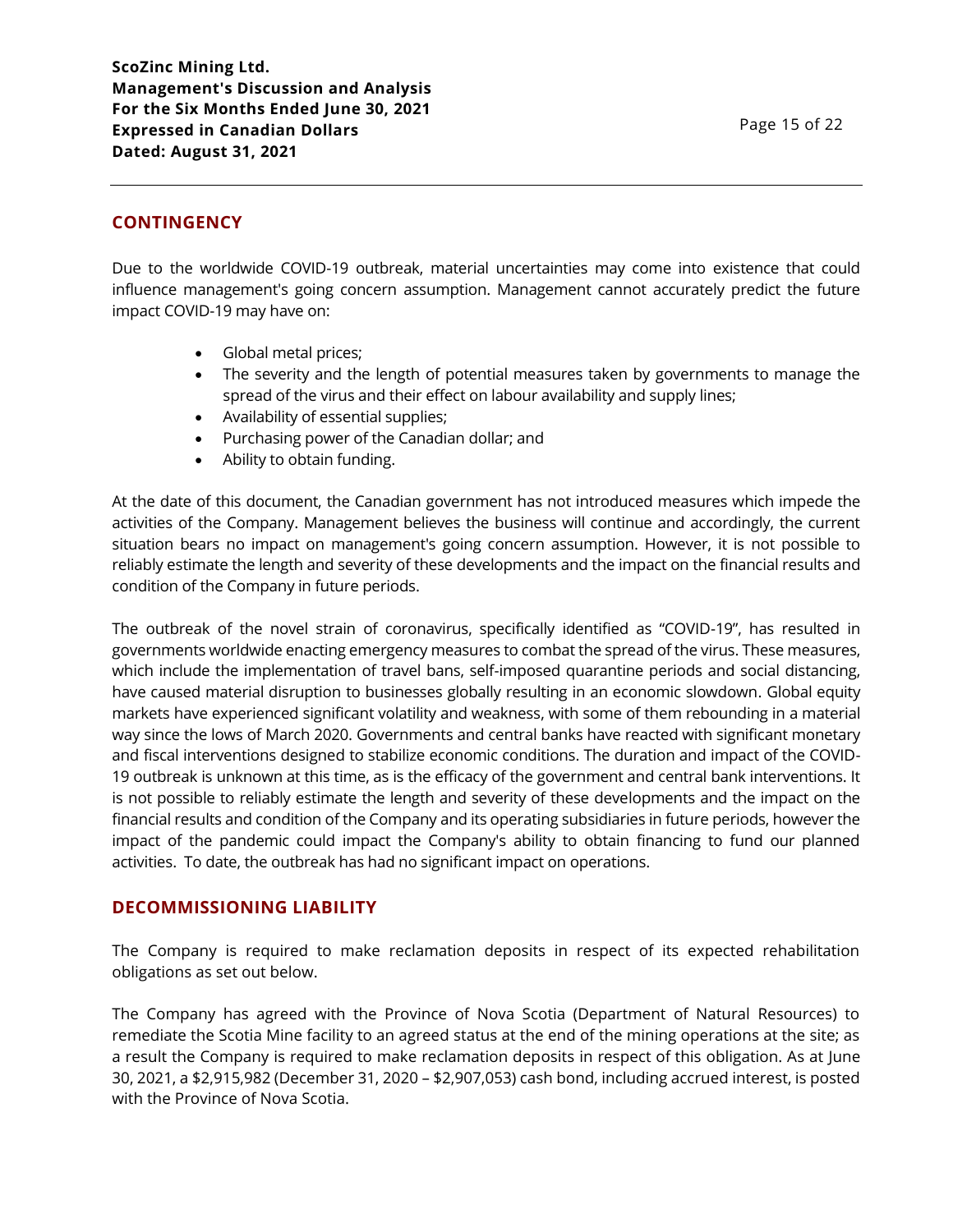In addition, the Company has a reclamation bond with the Nova Scotia Department of Environment for \$192,494 (December 31, 2020 – \$191,432), including accrued interest, which is required to address the potential replacement of domestic water supplies that could potentially be downgraded by mining operations.

Nova Scotia Business Inc. holds a reclamation bond in the amount of \$100,000 (December 31, 2020 - \$100,000) in relation to the land, which the Company leases from the organization in Sheet Harbour. The bond is being held until the lease closure plan has been completed.

# **SHARE CAPITAL**

| Common Shares        | 14,418,127 |                                                  |
|----------------------|------------|--------------------------------------------------|
| <b>Stock Options</b> | 817.000    | Exercisable at a price between \$0.45 and \$1.11 |
| Warrants             | 6,795,531  | Exercisable at a price between \$0.50 and \$0.55 |

As at the date of this MD&A, the Company had the following securities issued and outstanding:

In addition to the above, 283,375 restricted stock units ("RSUs"), vesting on between 20th August 2021 and 5<sup>th</sup> November 2021 and are outstanding as of the date of this document.

# **DISCLOSURE CONTROLS AND PROCEDURES**

Management has established processes, which are in place to provide them sufficient knowledge to support management representations that they have exercised reasonable diligence that:

- (i) the consolidated financial statements do not contain any untrue statement of material fact or omit to state a material fact required to be stated or that is necessary to make a statement not misleading in light of the circumstances under which it is made, as of the date of and for the periods presented by the consolidated financial statements; and
- (ii) the consolidated financial statements fairly present in all material respects the financial condition, results of operations and cash flows of the Company, as of the date of and for the periods presented by the consolidated financial statements.

In contrast to the certificate required under National Instrument 52-109 Certification of Disclosure in Issuers' Annual and Interim Filings ("NI 52-109"), the Company utilizes the Venture Issuer Basic Certificate which does not include representations relating to the establishment and maintenance of disclosure controls and procedures ("DC&P") and internal controls over financial reporting ("ICFR"), as defined in NI 52-109. In particular, the certifying officers filing the Certificate are not making any representations relating to the establishment and maintenance of: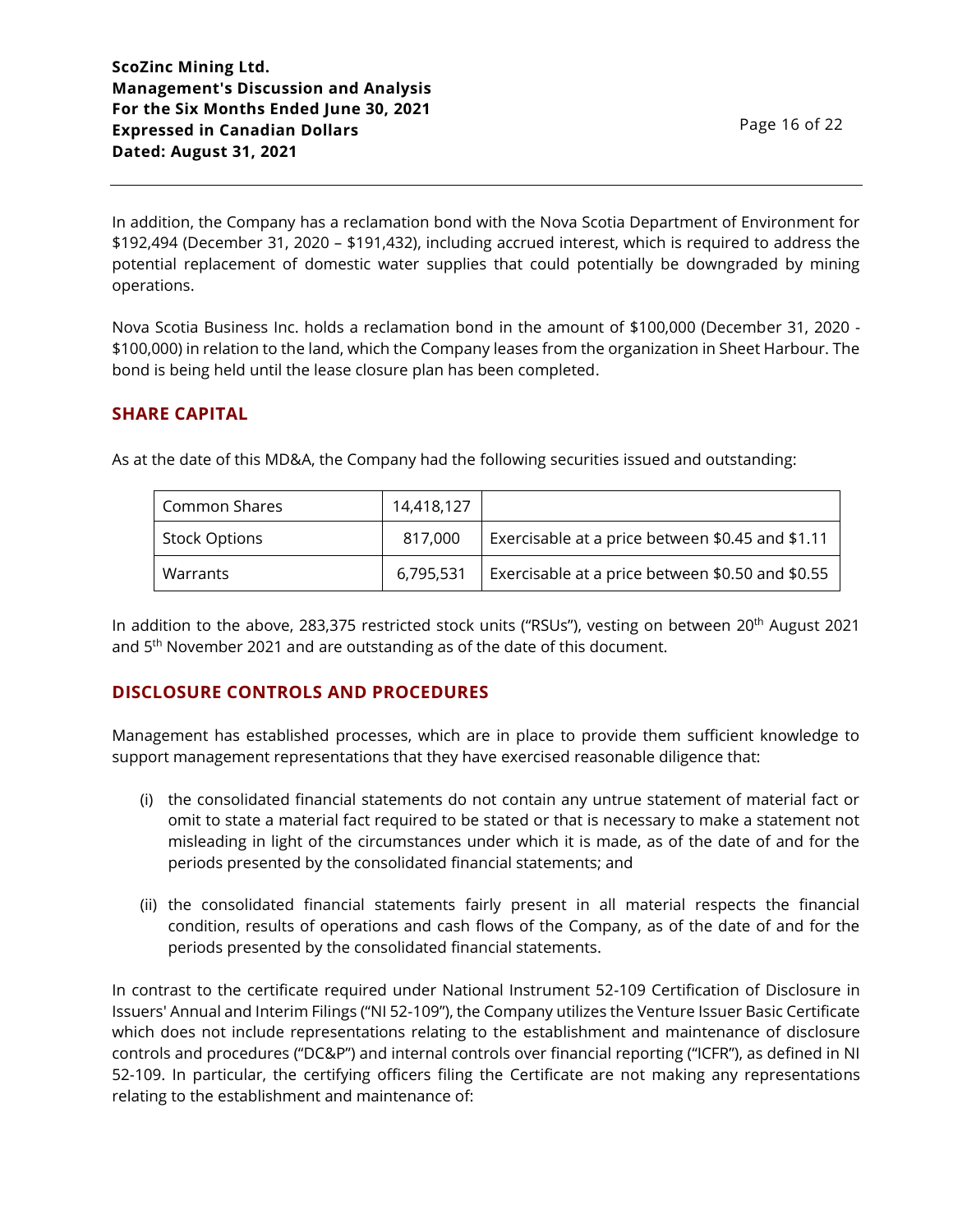- (i) controls and other procedures designed to provide reasonable assurance that information required to be disclosed by the issuer in its annual filings, interim filings or other reports filed or submitted under securities legislation is recorded, processed, summarized and reported within the time periods specified in securities legislation; and
- (ii) a process to provide reasonable assurance regarding the reliability of financial reporting and the preparation of financial statements for external purposes in accordance with the issuer's GAAP.

The Company's certifying officers are responsible for ensuring that processes are in place to provide them with sufficient knowledge to support the representations they are making in this certificate.

Investors should be aware that inherent limitations on the ability of certifying officers of a venture issuer to design and implement on a cost effective basis DC&P and ICFR as defined in NI 52-109 may result in additional risks to the quality, reliability, transparency and timeliness of interim and annual filings and other reports provided under securities legislation.

# **MANAGEMENT'S RESPONSIBILITY FOR FINANCIAL INFORMATION**

The Company's consolidated financial statements are the responsibility of the Company's management and have been approved by the Board of Directors. The consolidated financial statements were prepared by the Company's management in accordance with International Financial Reporting Standards. The consolidated financial statements include certain amounts based on the use of estimates and assumptions. Management has established these amounts in a reasonable manner, in order to ensure that the consolidated financial statements are presented fairly in all material respects.

### **CURRENT GLOBAL FINANCIAL CONDITIONS AND TRENDS**

Securities of mining and mineral exploration companies, including the common shares of the Company, have experienced substantial volatility in the past, often based on factors unrelated to the financial performance or prospects of the companies involved. These factors include macroeconomic developments in Canada and globally, and market perceptions of the attractiveness of particular industries. The price of the securities of the Company is also significantly affected by short-term changes in commodity prices, base metal prices or other mineral prices, currency exchange fluctuation and the political environment in the countries in which the Company does business. As of December 31, 2020, the global economy continues to be in a period of significant volatility, in large part due to Asian, European, and American economic concerns and the Global pandemic that have impacted global economic growth, although the zinc market continues to be volatile, the favourable movement in the Canadian dollar relative to the US dollar has served to mitigate the volatility for domestic projects.

### **POTENTIAL DILUTION**

The issue of common shares of the Company upon the exercise of stock options and/or the warrants will dilute the ownership interest of the Company's current shareholders. The Company may also issue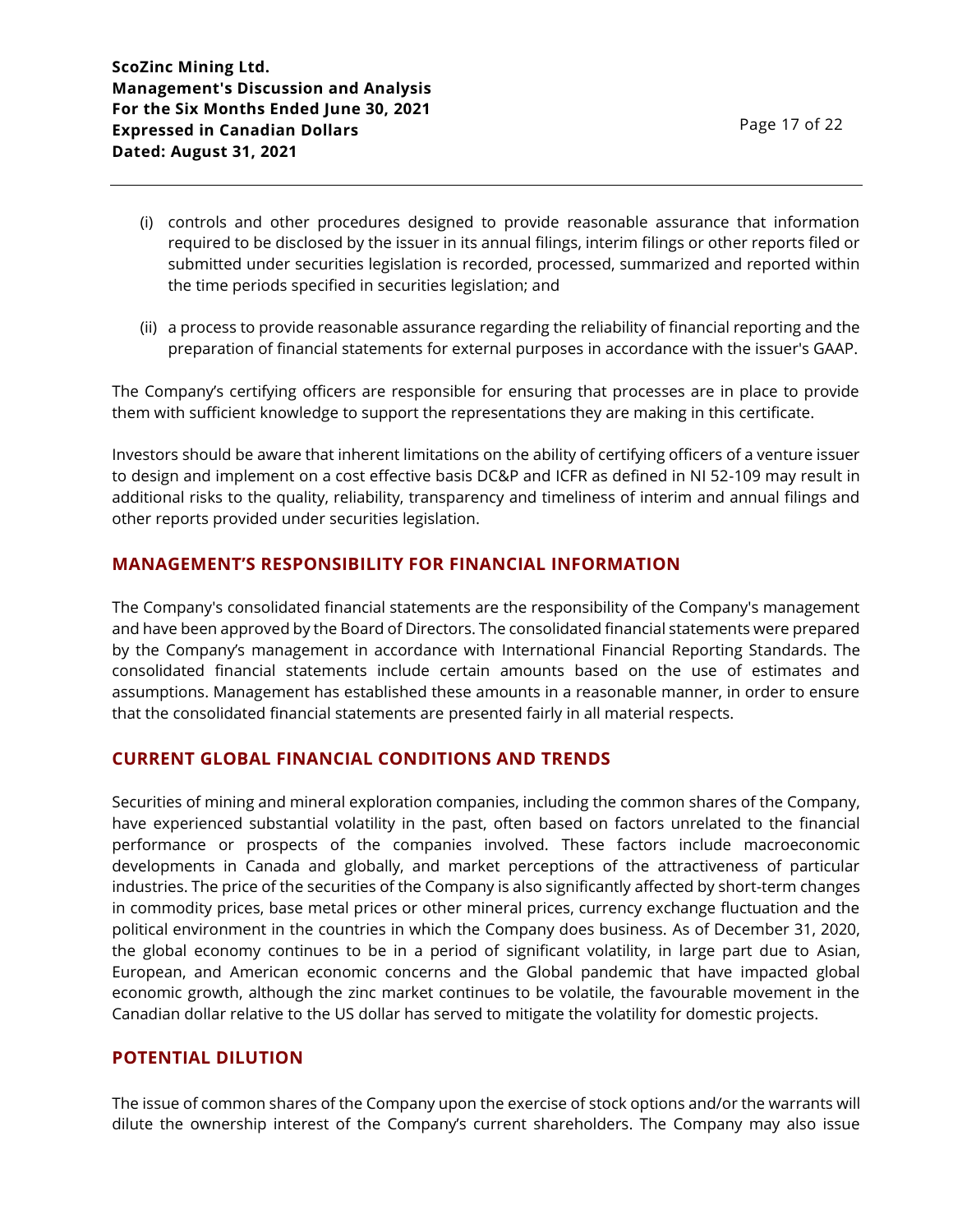additional options and warrants or additional common shares from time to time in the future. If it does so, the ownership interest of the Company's then current shareholders could also be diluted.

# **DEPENDENCE ON KEY PERSONNEL**

The Company's business and operations are dependent on retaining the services of a small number of key personnel. The success of the Company is, and will continue to be, to a significant extent, dependent on the expertise and experience of these people. The loss of one or more of these key people could have a materially adverse effect on the Company. The Company does not maintain insurance on any of its key people.

# **TRANSACTIONS WITH RELATED PARTIES**

All transactions with related parties have occurred in the normal course of operations and are measured at the exchange amount, which is the amount of consideration established and agreed to by the related parties. Except as noted, amounts with related parties are non-interest bearing, unsecured, payable on demand and have arisen from the provision of services and expense reimbursements described.

### **Key Management Personnel Compensation**

| <b>Current Board of Directors, Officers</b><br>and Key Management Personnel | <b>Six Months</b><br><b>Ended</b><br>June 30, 2021 | <b>Six Months</b><br><b>Ended</b><br>June 30, 2020 |
|-----------------------------------------------------------------------------|----------------------------------------------------|----------------------------------------------------|
| Victor Lazarovici - Director                                                | nil                                                | nil                                                |
| Christopher Hopkins - Director                                              | \$5,000                                            | nil                                                |
| Michael Surratt - Director                                                  | nil                                                | nil                                                |
| Mark Haywood - Director                                                     | nil                                                | nil                                                |
| Mark Billings - Director                                                    | nil                                                | nil                                                |
| Ashwath Mehra - Director                                                    | nil                                                | nil                                                |
| Mark Haywood - Chief Executive                                              |                                                    |                                                    |
| Officer                                                                     | \$100,000                                          | \$93,333                                           |
| Robert Suttie - Chief Financial Officer                                     | \$15,000                                           | \$15,000                                           |
| Simion Candrea - VP, Investor                                               |                                                    |                                                    |
| Relations                                                                   | \$86,500                                           | nil                                                |
| Share-based Compensation                                                    | nil                                                | \$64,586                                           |
| Totals                                                                      | \$<br>206,500                                      | \$<br>172,919                                      |

Management and key personnel compensation is as follows:

Transactions with key management personnel comprise compensation of key management personnel as follows:

During the and six months ended June 30, 2021, the Company incurred \$7,500 and \$15,000, respectively, (three and six months ended June 30, 2020 - \$7,518 and \$24,123) in services from Marrelli Support Services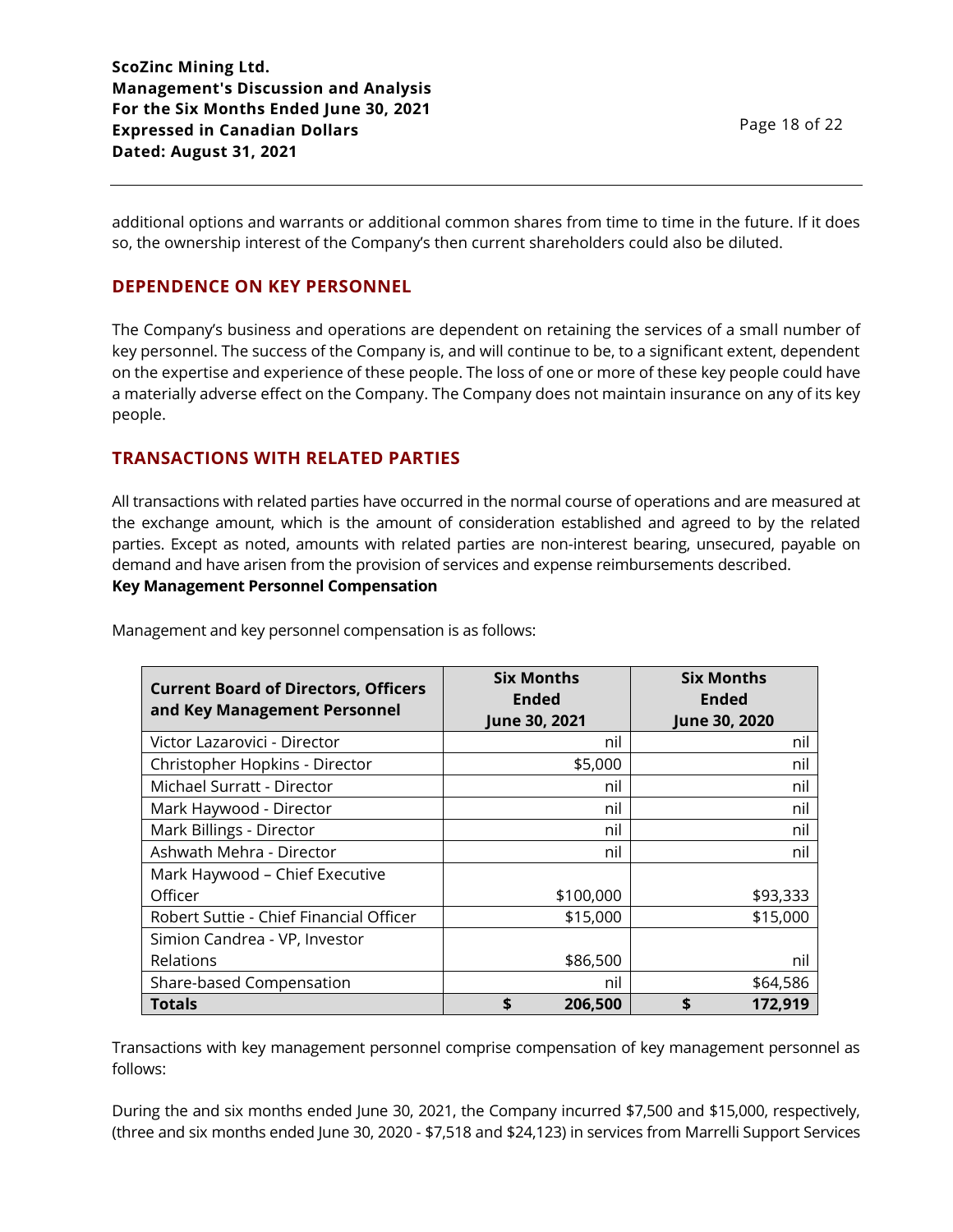Inc. ("Marrelli Support") and DSA Corporate Services Inc. (the "DSA"), together known as the "Marrelli Group" for Robert D.B. Suttie, President of Marrelli Support, to act as Chief Financial Officer ("CFO") of the Company; As at June 30, 2021, amounts due to related parties totaled \$97,150 (December 31, 2020 - \$92,452) pertaining to amounts payable for key management remuneration, director's fees, support services from the Marrelli Group, and reimbursement of expenses paid on behalf of the Company.

The above noted transactions are in the normal course of business and are measured at the exchange amount, as agreed to by the parties, and approved by the Board of Directors in strict adherence to conflict of interest laws and regulations.

# **PROPOSED TRANSACTIONS**

There is no imminent decision by the Board of Directors of the Company with respect to any transaction beyond what is contemplated in this document.

### **EVENTS OCCURING AFTER THE REPORTING DATE**

There are no reportable events occurring after the reporting date which have not been reflected in this document.

# **CRITICAL ACCOUNTING POLICIES AND ESTIMATES**

Financial statements in conformity with IFRS require management to make estimates and assumptions that affect the reported amounts of assets and liabilities and disclosures of contingent assets and liabilities at the date of the financial statements, and the reported amounts of expenses during the reporting period. Actual results may differ from those estimates. A full description of the Company's significant accounting policies may be found in Note 3 of the Company's December 31, 2020, audited consolidated financial statements. A summary of the Company's critical accounting estimates is set out below.

#### *Exploration and Evaluation Assets and Property, Plant and Equipment*

The Company reviews capitalized costs on its property interests on a periodic, or annual, basis and will determine whether any persuasive evidence exists that indicates impairment. In assessing impairment of exploration and evaluation properties, and associated property, plant and equipment, management makes certain assumptions about whether the capitalized costs are unlikely to be recovered in full from successful development or by sale.

#### *Decommissioning Liability*

The Company conducts its operations in compliance with applicable laws and regulations governing protection of the environment. Reclamation and remediation obligations arise throughout the life of the Scotia Mine. The Company estimates future reclamation costs based on the level of current activity and estimates of costs required to fulfill its future obligations.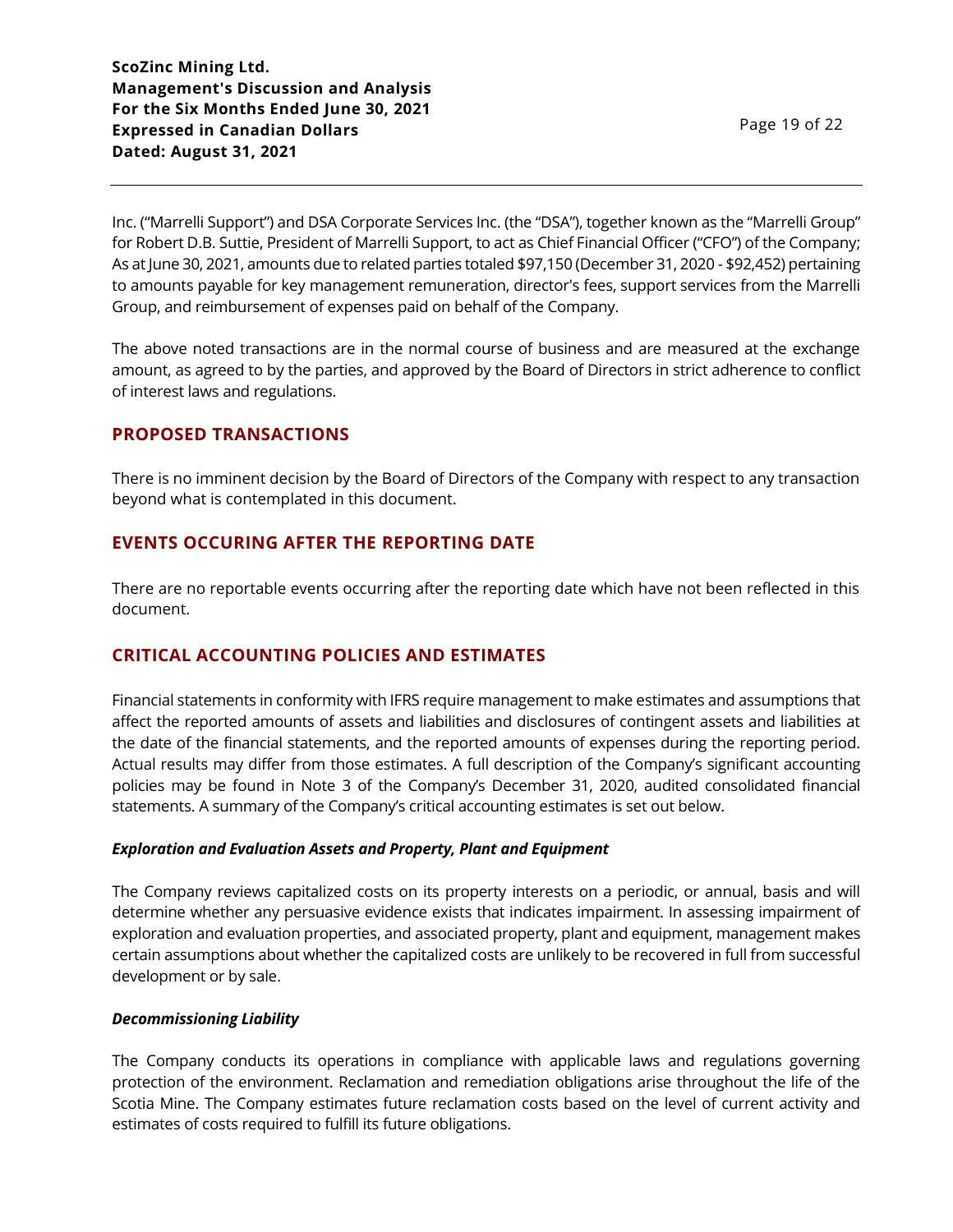#### *Share-based payments and Warrant Values*

The Company utilizes the Black-Scholes Option Pricing Model ("Black-Scholes") to estimate the fair value of stock options granted to directors, officers and employees and to estimate the fair value of warrants issued in connection with private placements. The use of Black-Scholes requires management to make various estimates and assumptions that impact the value assigned to the stock options including the forecast future volatility of the stock price, the risk-free interest rate, dividend yield and the expected life of the stock options. Any changes in these assumptions could have a material impact on the share-based payment calculation value.

### **FINANCIAL AND OTHER INSTRUMENTS**

The carrying values of cash, amounts receivable, cash held for reclamation, accounts payable and accrued liabilities, and amounts due to related parties approximate their fair value due to the short-term nature of these instruments, or in the case of reclamation deposits, the rate of interest being applied on the funds deposited.

Other than those described above, the Company does not own, hold or have any material interest in, or liability associated with, any other financial instrument. For a full description of the Company's financial instruments, and policies utilized therein, please refer to Note 18 of the Company's December 31, 2020, audited consolidated financial statements.

# **DISCLOSURE FOR VENTURE ISSUERS WITHOUT SIGNIFICANT REVENUE**

Office and General expenses for the six months ended June 30, 2021 and 2020 are comprised of the following:

|                                     | 2021    | 2020    |
|-------------------------------------|---------|---------|
|                                     | $($ \$) | (5)     |
| <b>Bank Charges</b>                 | 724     | 4,414   |
| Computer and Information Technology | 5,075   | 1,809   |
| Insurance                           | 33,552  | 42,865  |
| Travel                              | 8,155   | 3,633   |
| Property Tax                        | 21,456  | 20,744  |
| <b>Utilities</b>                    | 8,045   | 15,212  |
| General                             | 199     | 26,575  |
|                                     | 69,006  | 115,252 |

# **ADDITIONAL INFORMATION**

Additional information relating to the Company is available on SEDAR [\(www.sedar.com\)](http://www.sedar.com/) and on the Company's website at [www.ScoZinc.com.](http://www.scozinc.com/)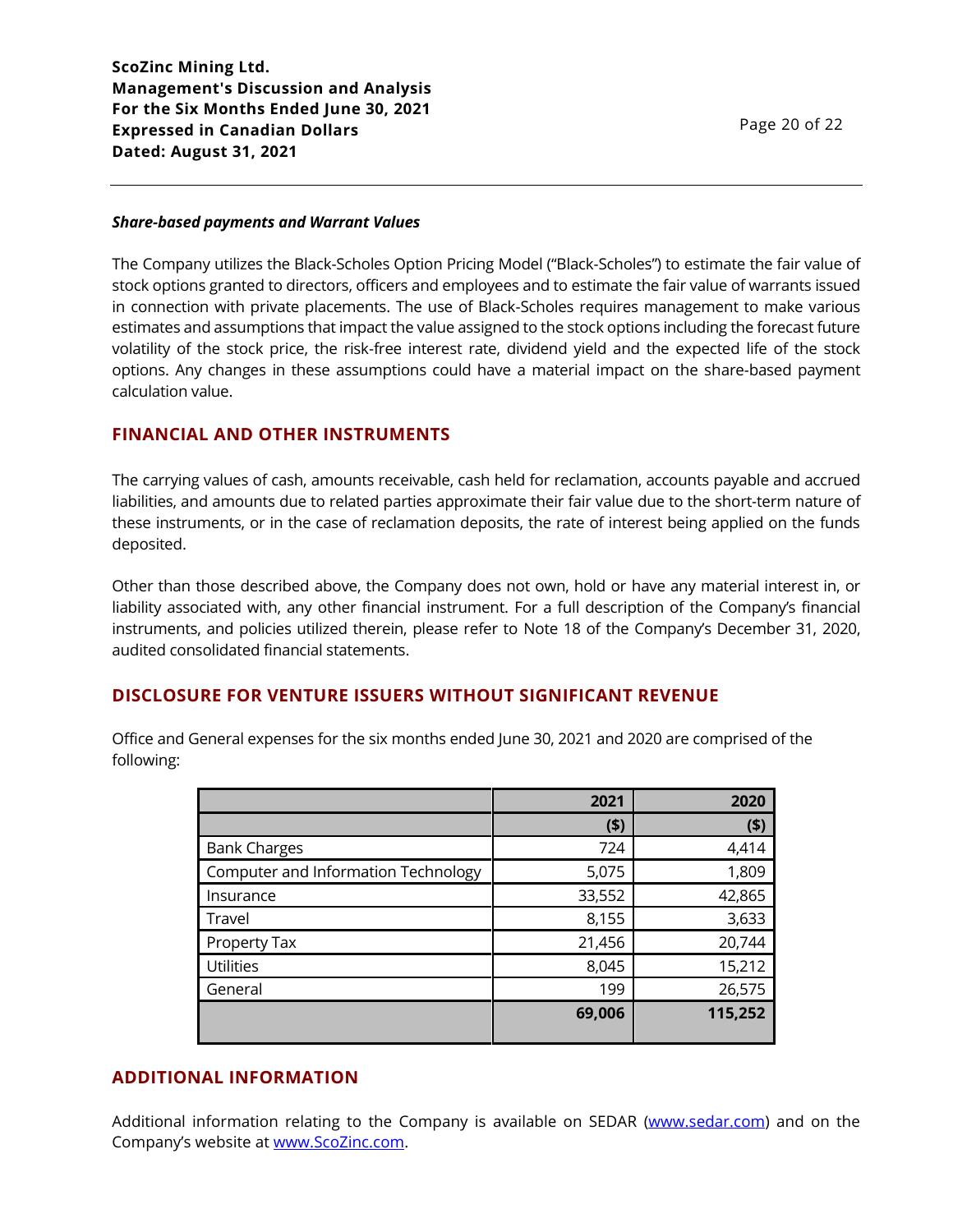## **FORWARD LOOKING STATEMENTS**

*This MD&A contains forward-looking statements within the meaning of Canadian securities legislation. Forwardlooking statements include, but are not limited to, statements with respect to the closing of the Transaction, the future price of metals, the estimation of Mineral Reserves and Resources, the realization of Mineral Reserve and Resource estimates, the timing and amount of estimated future production, costs of production and capital expenditures, costs and timing of the development of deposits, success of exploration activities, permitting time lines, currency fluctuations, requirements for additional capital, government regulation of mining operations, environmental risks, reclamation expenses, the possibility of title disputes or claims, limitations on insurance coverage, and the timing and possible outcome of pending litigation. In certain cases, forward-looking statements can be identified by the use of words such as "plans," "expects" or "does not expect," "is expected," "budget," "scheduled," "estimates," "forecasts," "intends," "anticipates" or "does not anticipate," or "believes," or variations of such words and phrases or statements that certain actions, events or results "may," "could," "would," "might" or "will be taken," "occur" or "be achieved."*

*Forward-looking statements and other information contained in this MD&A concerning the mining industry and our general expectations concerning the mining industry are based on estimates prepared by us using data from publicly available industry sources as well as from market research and industry analysis and on assumptions based on data and knowledge of this industry which we believe to be reasonable. However, this data is inherently imprecise, although generally indicative of relative market positions, market shares and performance characteristics. While we are not aware of any misstatements regarding any industry data presented in this MD&A, the mining industry involves risks and uncertainties and is subject to change based on various factors. Forwardlooking information is based on the reasonable assumptions, estimates, analysis and opinions of management made in light of its experience and its perception of trends, current conditions and expected developments, as well as other factors that management believes to be relevant and reasonable in the circumstances at the date that such statements are made, but which may prove to be incorrect. We believe that the assumptions and expectations reflected in such forward-looking information are reasonable. Assumptions have been made regarding, among other things, our ability to carry on exploration and development activities, the timely receipt of required approvals, the price of zinc, lead and other metals, our ability to operate in a safe, efficient and effective manner and our ability to obtain financing as and when required and on reasonable terms. Readers are cautioned that the foregoing list is not exhaustive of all factors and assumptions that may have been used.*

*Forward-looking statements involve known and unknown risks, uncertainties and other factors which may cause our actual results, performance or achievements to be materially different from any future results, performance or achievements expressed or implied by the forward-looking statements. Such risks and other factors include, among others, risks related to operations; risks associated with current exploration and development activities; uncertainties associated with conclusions of economic evaluations; changes in project parameters as plans continue to be refined; assumptions related to the future prices of metals; possible variations in Mineral Reserves or Mineral Resources, the grade of contained metals or recovery rates; failure of plant, equipment or processes to operate as anticipated; accidents, labour disputes and other risks of the mining industry; delays in obtaining governmental approvals or financing or in the completion of development or construction activities; and risks related to joint venture operations. Although we have attempted to identify important factors that could affect us and may cause actual actions, events or results to differ materially from those described in forward-looking*